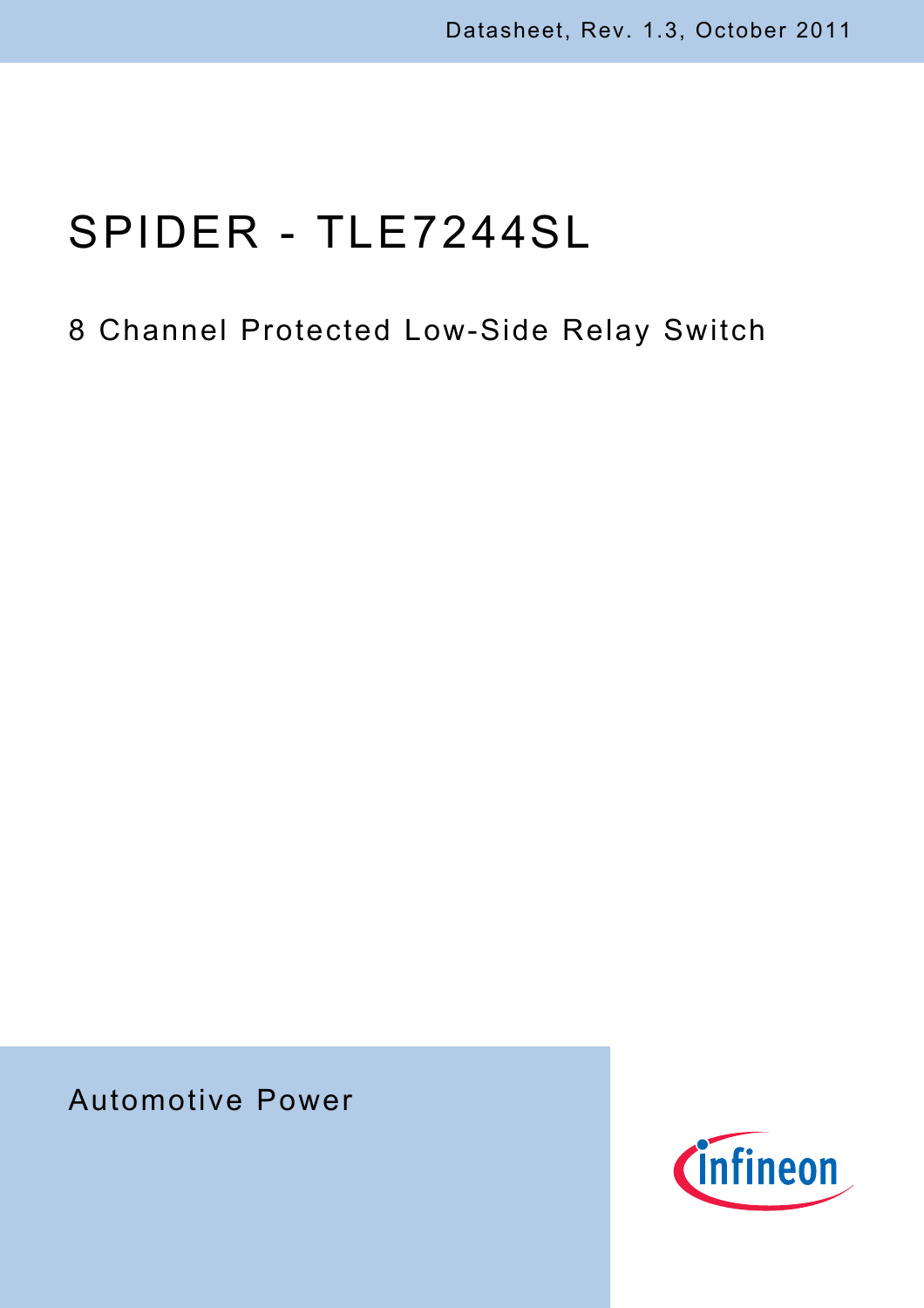

#### **Table of Contents**

## **Table of Contents**

| 1                                                 |                                                                                                                                                                                                                                                                                                                                                                                                                                                                                                                                                                                   |  |
|---------------------------------------------------|-----------------------------------------------------------------------------------------------------------------------------------------------------------------------------------------------------------------------------------------------------------------------------------------------------------------------------------------------------------------------------------------------------------------------------------------------------------------------------------------------------------------------------------------------------------------------------------|--|
| 2                                                 |                                                                                                                                                                                                                                                                                                                                                                                                                                                                                                                                                                                   |  |
| 3<br>3.1<br>3.2<br>3.3                            |                                                                                                                                                                                                                                                                                                                                                                                                                                                                                                                                                                                   |  |
| 4<br>4.1<br>4.2<br>4.3                            | Absolute Maximum Ratings (and according to the control of the control of the state of the state of the state o                                                                                                                                                                                                                                                                                                                                                                                                                                                                    |  |
| 5<br>5.1<br>5.1.1<br>5.2<br>5.2.1<br>5.2.2<br>5.3 | Limp Home Mode (and according to the control of the control of the control of the control of the control of the control of the control of the control of the control of the control of the control of the control of the contr                                                                                                                                                                                                                                                                                                                                                    |  |
| 6<br>6.1<br>6.2<br>6.3<br>6.4                     | Protection Functions (and all and all and all and all and all and all and all and all and all and all and all a<br>Over Load Protection (a) respectively and the control of the control of the control of the control of the control of the control of the control of the control of the control of the control of the control of the control of<br>Reverse Polarity Protection (and according contract of the contract of the contract of the Reverse Polarity Protection (and the contract of the contract of the Reverse Polarity Protection (and the contract of the contract |  |
| 7<br>7.1                                          |                                                                                                                                                                                                                                                                                                                                                                                                                                                                                                                                                                                   |  |
| 8<br>8.1<br>8.2<br>8.3<br>8.3.1<br>8.4            | SPI Signal Description (and according to the control of the control of the control of the control of the control of the control of the control of the control of the control of the control of the control of the control of t                                                                                                                                                                                                                                                                                                                                                    |  |
| 9                                                 |                                                                                                                                                                                                                                                                                                                                                                                                                                                                                                                                                                                   |  |
| 10                                                |                                                                                                                                                                                                                                                                                                                                                                                                                                                                                                                                                                                   |  |
| 11                                                |                                                                                                                                                                                                                                                                                                                                                                                                                                                                                                                                                                                   |  |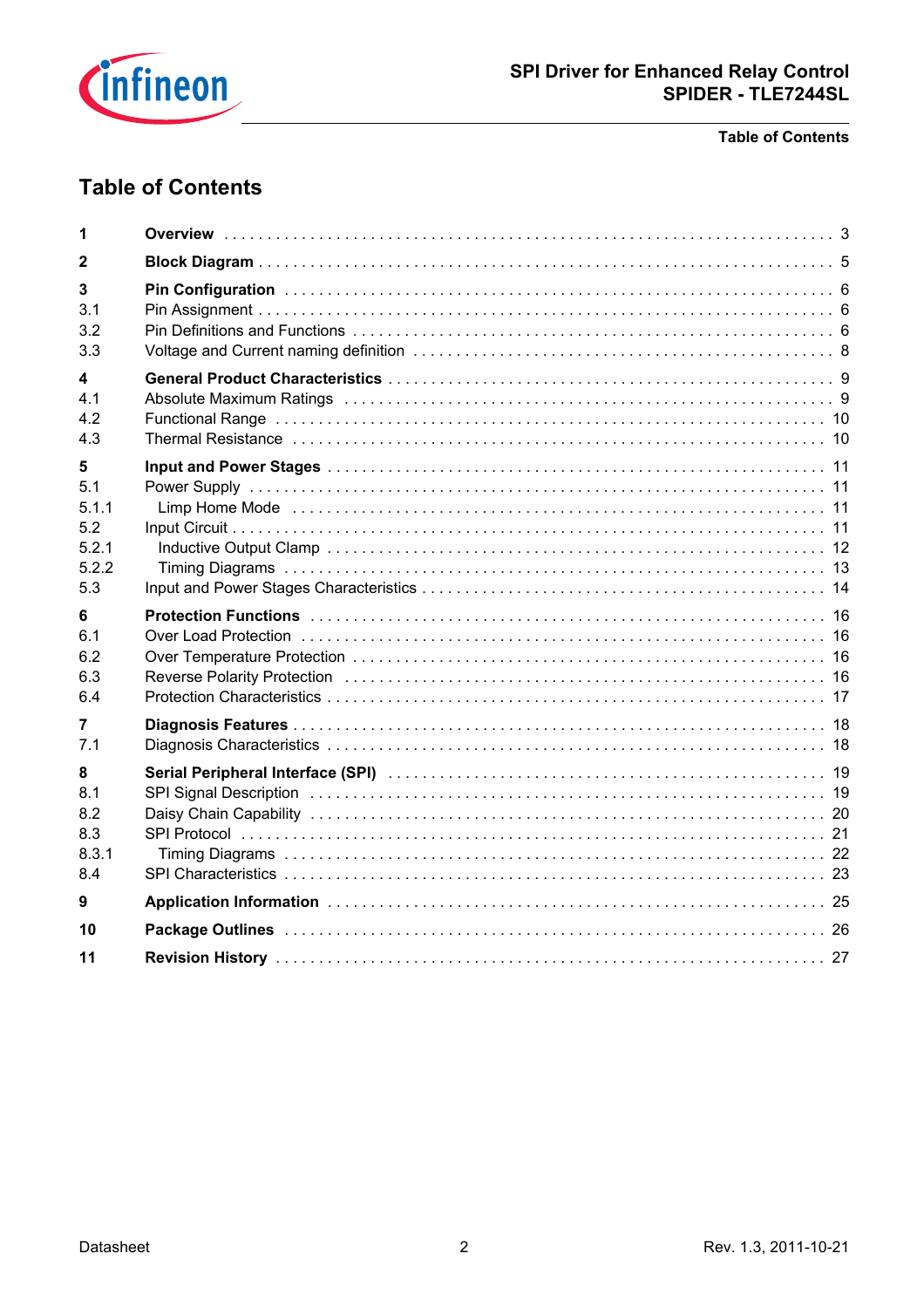

## **SPI Driver for Enhanced Relay Control SPIDER - TLE7244SL**

## **SPIDER - TLE7244SL**



## <span id="page-2-0"></span>**1 Overview**

## **Features**

- 4 input pins providing flexible PWM configuration
- Limp home functionality (direct driving) provided by a dedicated pin
- 16 bit SPI for diagnostics and control
- Daisy chain capability also compatible with 8bit SPI devices
- Very wide range of digital supply voltage
- Green Product (RoHS compliant)
- AEC Qualified



**PG-SSOP-24-7**

## **Description**

The SPIDER - TLE7244SL is a eight channel low-side switch in PG-SSOP-24-7 package providing embedded protective functions.

It is especially designed as relay driver in automotive applications.

A serial peripheral interface (SPI) is utilized for control and diagnosis of the device and the load.

For direct control and PWM there are four input pins available.

The device is monolithically integrated. The power transistors are built by N-channel MOSFETs.

#### **Table 1 Basic Electrical data**

| Digital supply voltage                                             | $V_{\text{DD}}$           | $3.0 V$ 5.5 V |
|--------------------------------------------------------------------|---------------------------|---------------|
| Analog supply voltage                                              | $V_{\mathsf{DDA}}$        | 4.5 V  5.5 V  |
| Max. ON State resistance at $T_i = 150^{\circ}$ C for each channel | $R_{\rm DS(ON,max)}$      | 1.7 $\Omega$  |
| Nominal load current                                               | $L_{\text{L}}$ (nom)      | 290 mA        |
| Overload switch off threshold                                      | $I_{\text{D}}$ (OVL, max) | 950 mA        |
| Output leakage current per channel at 25 °C                        | $I_{\text{D}}$ (STB, max) | 1 $\mu$ A     |
| Drain to Source clamping voltage                                   | DS(AZ)                    | 41 V          |
| Maximum SPI clock frequency                                        | $J$ SCLK,max              | 5 MHz         |
|                                                                    |                           |               |

## **Diagnostic Features**

- latched diagnostic information via SPI register
- Overtemperature monitoring
- Overload detection in ON state
- Open load detection in OFF state

| <b>Type</b>        | Package             | <b>Marking</b> |
|--------------------|---------------------|----------------|
| SPIDER - TLE7244SL | <b>PG-SSOP-24-7</b> | TLE7244SL      |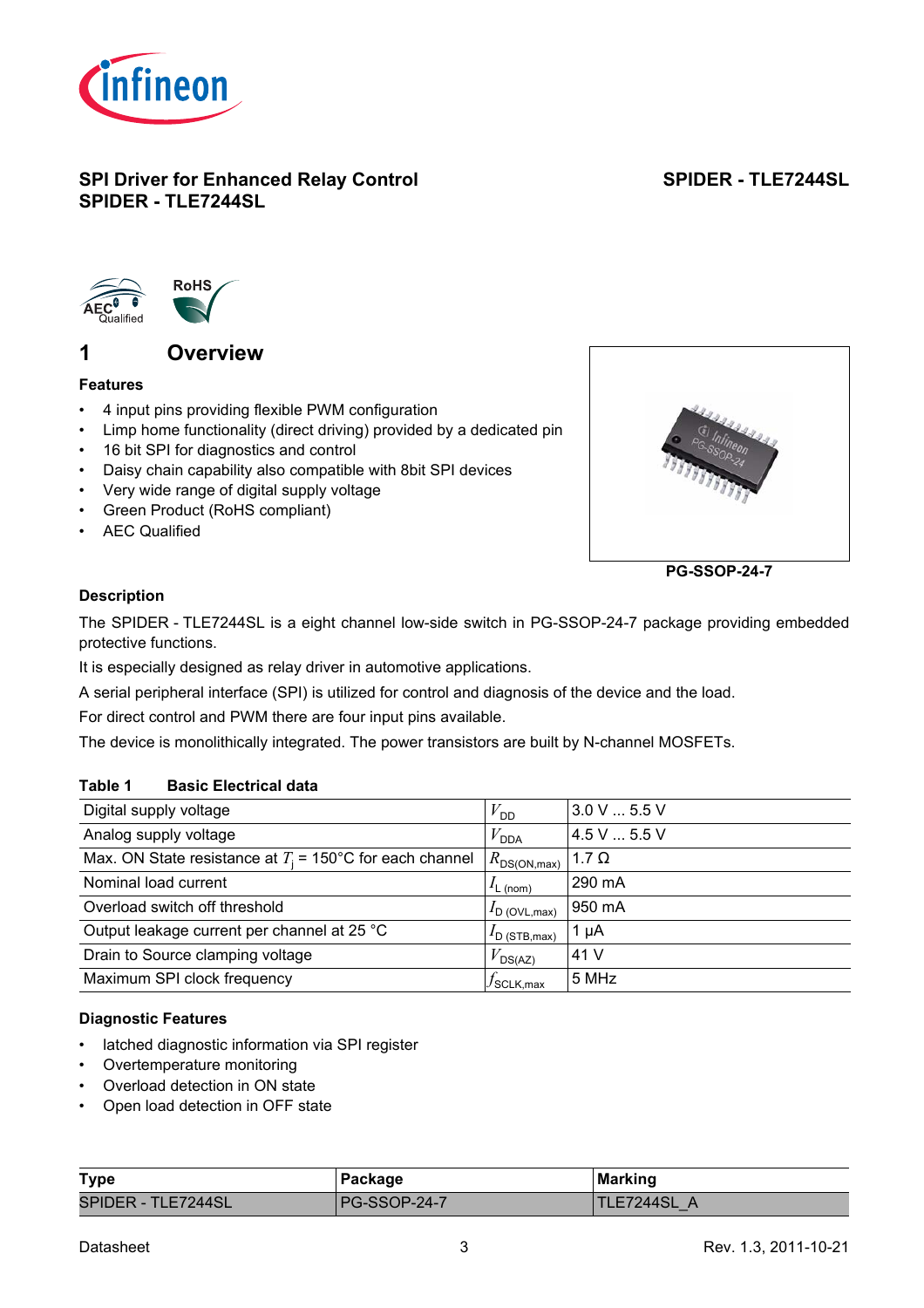

**Overview**

#### **Protection Functions**

- Short circuit
- Over load
- Over temperature
- Electrostatic discharge (ESD)

#### **Application**

- All types of resistive, inductive and capacitive loads
- Especially designed for driving relays in automotive applications

#### **Detailed Description**

The SPIDER - TLE7244SL is a eight channel low-side relay switch designed for typical automotive relays providing embedded protective functions. The PG-SSOP-24-7 package is used to get a footprint optimized solution. The 16 bit serial peripheral interface (SPI) is utilized for control and diagnosis of the device and the loads. The SPI interface provides daisy chain capability.

The SPIDER - TLE7244SL is equipped with four input pins that can be individually routed to the output control of their dedicated channels thus offering flexibility in design and PCB layout. The input multiplexer is controlled via SPI.

There is a dedicated limp home pin LHI which provides a straightforward usage of the input pins as dedicated driver for four outputs.

The device provides full diagnosis of the load, which is open load as well as short circuit detection. The SPI diagnosis bits indicate latched fault conditions that may have occurred.

Each output stage is protected against short circuit. In case of over load, the affected channel switches off. There are temperature sensors available for each channel to protect the device in case of over temperature.

The device is supplied by two power supply lines. The analog supply supports 5 V, the digital supply offers a very wide flexibility in supply voltage ranging from 3.0 V up to 5.5 V.

The power transistors are built by N-channel vertical power MOSFETs. The inputs are ground referenced CMOS compatible. The device is monolithically integrated in Smart Power Technology.

In terms of PCB layout improvement, all output pins are available at one side of the device. The other side bundles the signals to the micro-controller.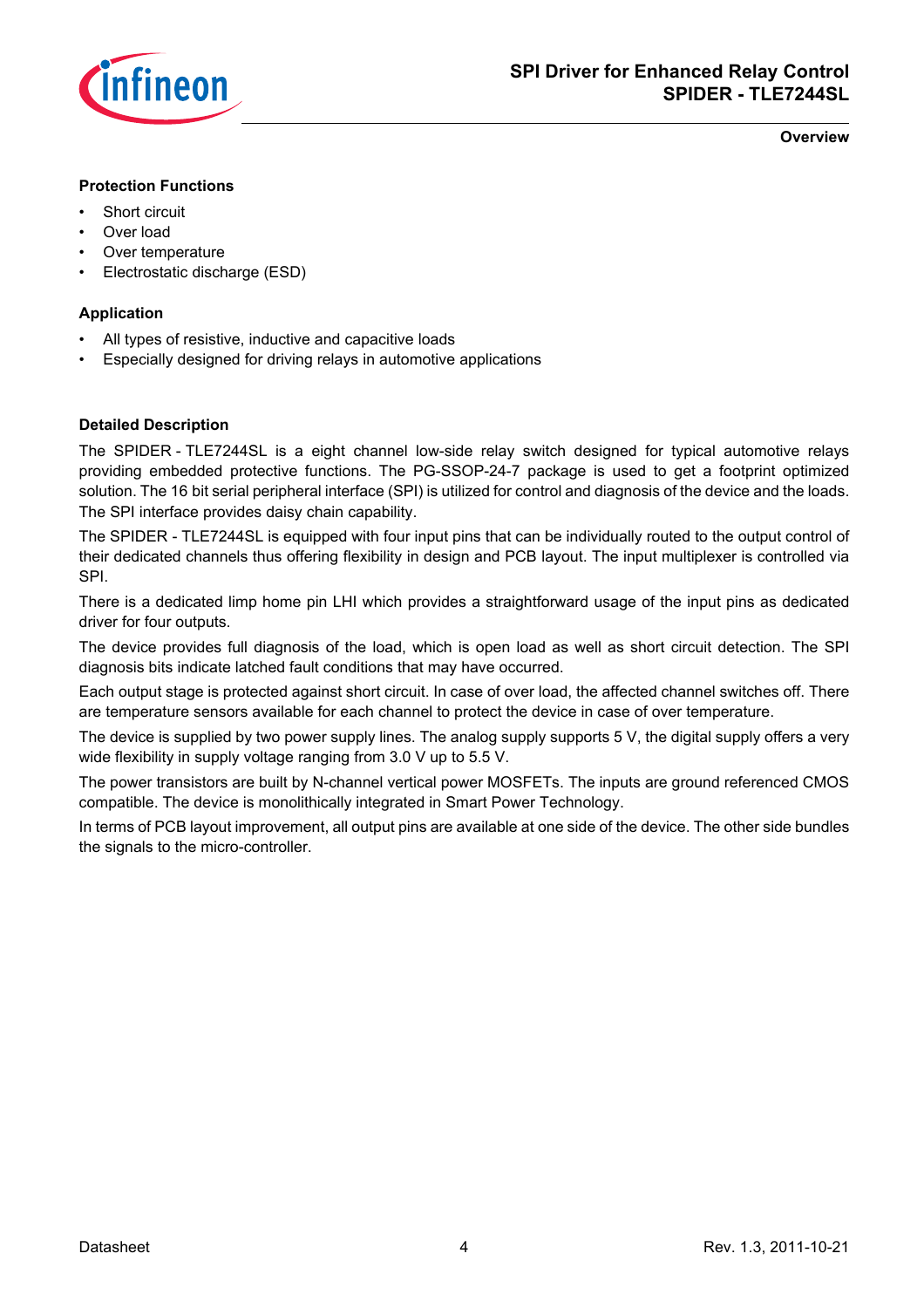

**Block Diagram**

## <span id="page-4-0"></span>**2 Block Diagram**



**Figure 1 Block Diagram for the SPIDER - TLE7244SL**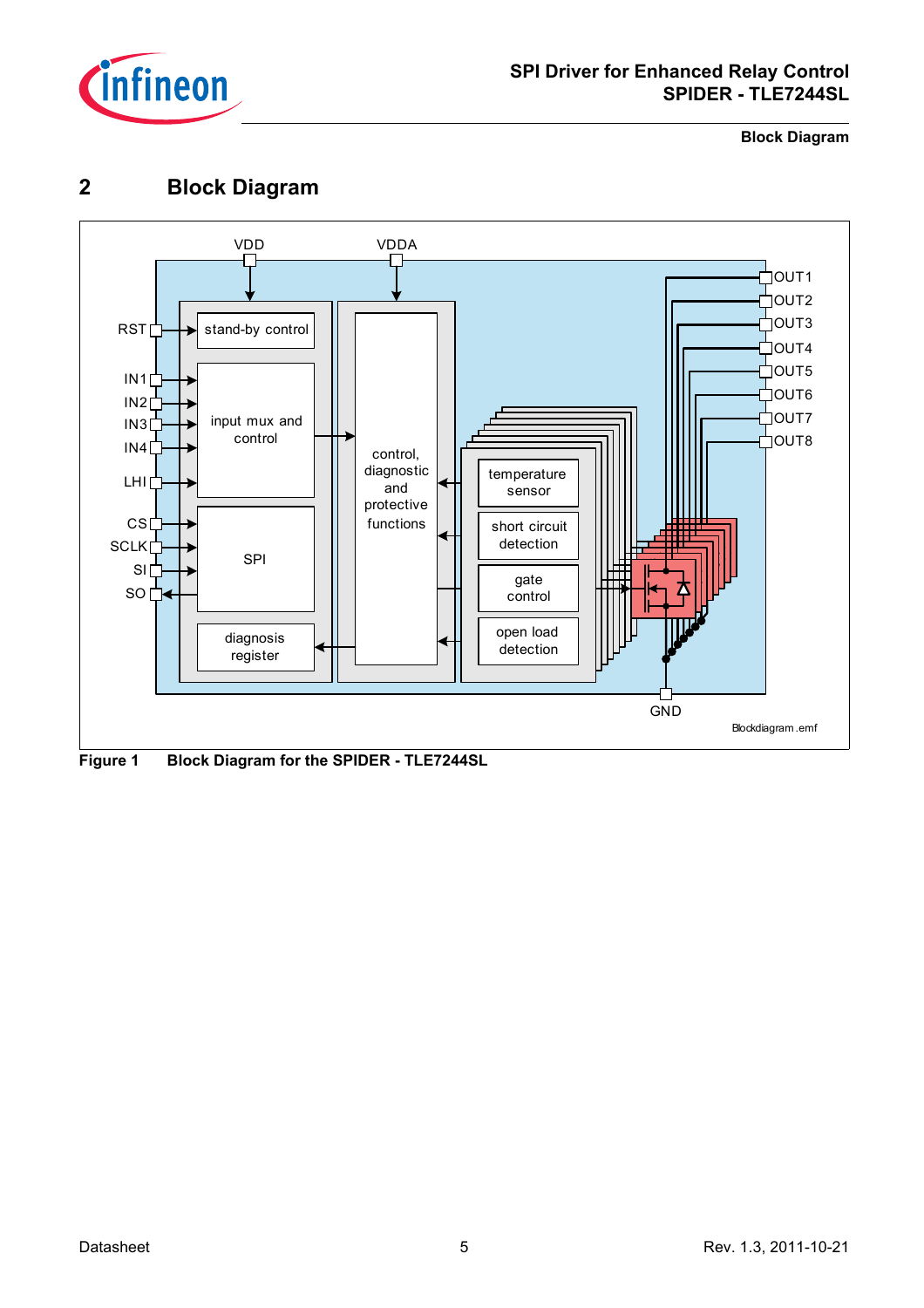

**Pin Configuration**

## <span id="page-5-0"></span>**3 Pin Configuration**

## <span id="page-5-1"></span>**3.1 Pin Assignment**



## <span id="page-5-2"></span>**3.2 Pin Definitions and Functions**

| Pin                 | Symbol           | I/O <sup>1</sup> | <b>Function</b>                                                                                                 |
|---------------------|------------------|------------------|-----------------------------------------------------------------------------------------------------------------|
| <b>Power Supply</b> |                  |                  |                                                                                                                 |
| 13                  | VDD              |                  | Digital Supply Voltage; Connected to 3.3V or 5V Voltage with Reverse<br>protection Diode and Filter against EMC |
| 24                  | VDDA             |                  | Analog Supply Voltage; Connected to 5V Voltage with Reverse<br>protection Diode and Filter against EMC          |
| 1,2,11,12           | <b>GND</b>       |                  | Ground; common ground for digital, analog and power                                                             |
| <b>Power Stages</b> |                  |                  |                                                                                                                 |
| 3                   | OUT <sub>1</sub> | O                | Output Channel 1; Drain of power transistor channel 1                                                           |
| 4                   | OUT2             | O                | Output Channel 2; Drain of power transistor channel 2                                                           |
| 5                   | OUT3             | O                | <b>Output Channel 3; Drain of power transistor channel 3</b>                                                    |
| 6                   | OUT4             | $\circ$          | <b>Output Channel 4; Drain of power transistor channel 4</b>                                                    |
| 7                   | OUT <sub>5</sub> | $\circ$          | <b>Output Channel 5; Drain of power transistor channel 5</b>                                                    |
| 8                   | OUT6             | O                | Output Channel 6; Drain of power transistor channel 6                                                           |
| 9                   | OUT7             | O                | Output Channel 7; Drain of power transistor channel 7                                                           |
| 10                  | OUT <sub>8</sub> | O                | <b>Output Channel 8; Drain of power transistor channel 8</b>                                                    |
| <b>Inputs</b>       |                  |                  |                                                                                                                 |
| 17                  | IN <sub>1</sub>  | L                | <b>PD</b><br><b>Control Input;</b> Digital input 3.3 V or 5V. In case of not used keep open.                    |
| 16                  | IN <sub>2</sub>  |                  | PD.<br><b>Control Input;</b> Digital input 3.3 V or 5V. In case of not used keep open.                          |

<sub>20</sub>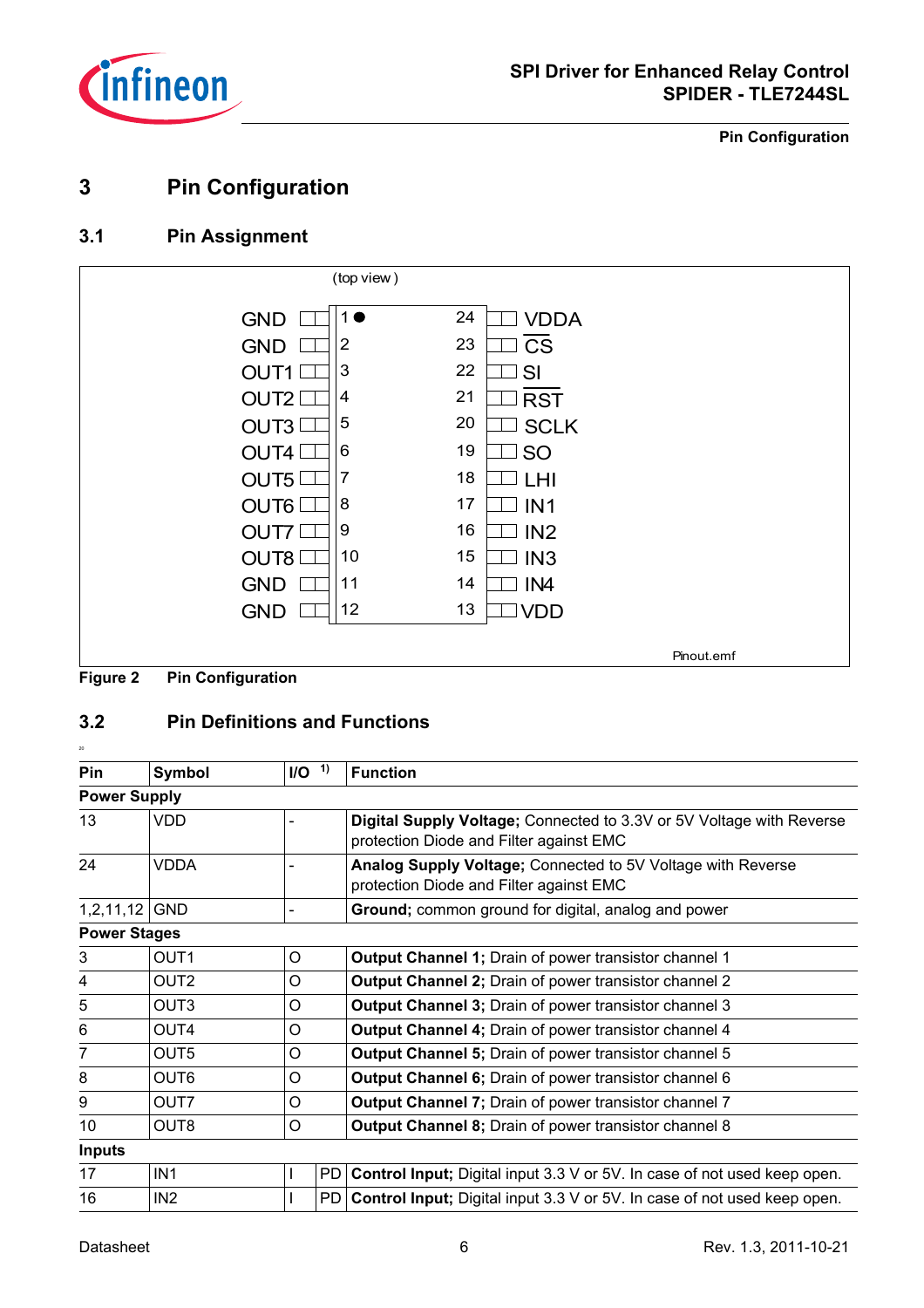

**Pin Configuration**

| Pin        | Symbol          | $UO$    | -1) | <b>Function</b>                                                                   |
|------------|-----------------|---------|-----|-----------------------------------------------------------------------------------|
| 15         | IN <sub>3</sub> |         | PD. | <b>Control Input;</b> Digital input 3.3 V or 5V. In case of not used keep open.   |
| 14         | IN <sub>4</sub> |         | PD. | <b>Control Input;</b> Digital input 3.3 V or 5V. In case of not used keep open.   |
| 18         | LHI.            |         | PD  | <b>Limp Home;</b> Digital input 3.3 V or 5V. In case of not used keep open.       |
| 21         | <b>RST</b>      |         | PD. | <b>Reset input pin;</b> Digital input 3.3 V or 5V. Low active                     |
| <b>SPI</b> |                 |         |     |                                                                                   |
| 23         | <b>CS</b>       |         |     | PU SPI chip select; Digital input 3.3 V or 5V. Low active                         |
| 20         | <b>SCLK</b>     |         | PD  | serial clock; Digital input 3.3 V or 5V.                                          |
| 22         | <b>SI</b>       |         | PD  | serial data in; Digital input 3.3 V or 5V.                                        |
| 19         | SO.             | $\circ$ |     | serial data out; Digital output with voltage level referring to $V_{\text{DD}}$ . |

1) O: Output, I: Input,

PD: pull-down resistor integrated,

PU: pull-up resistor integrated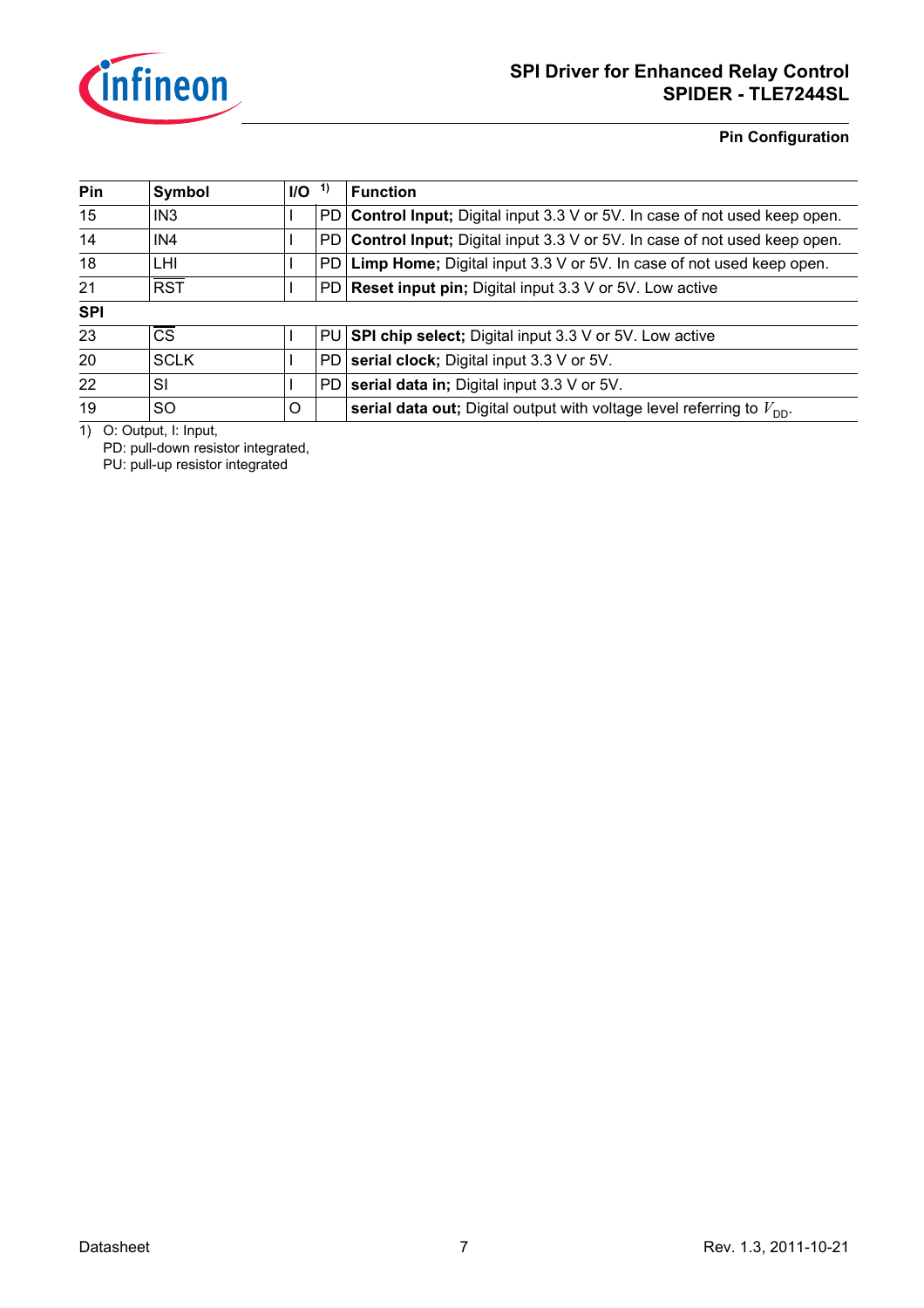

**Pin Configuration**

## <span id="page-7-0"></span>**3.3 Voltage and Current naming definition**

**[Figure 3](#page-7-1)** shows all the terms used in this data sheet, with associated convention for positive values.



<span id="page-7-1"></span>**Figure 3 Terms**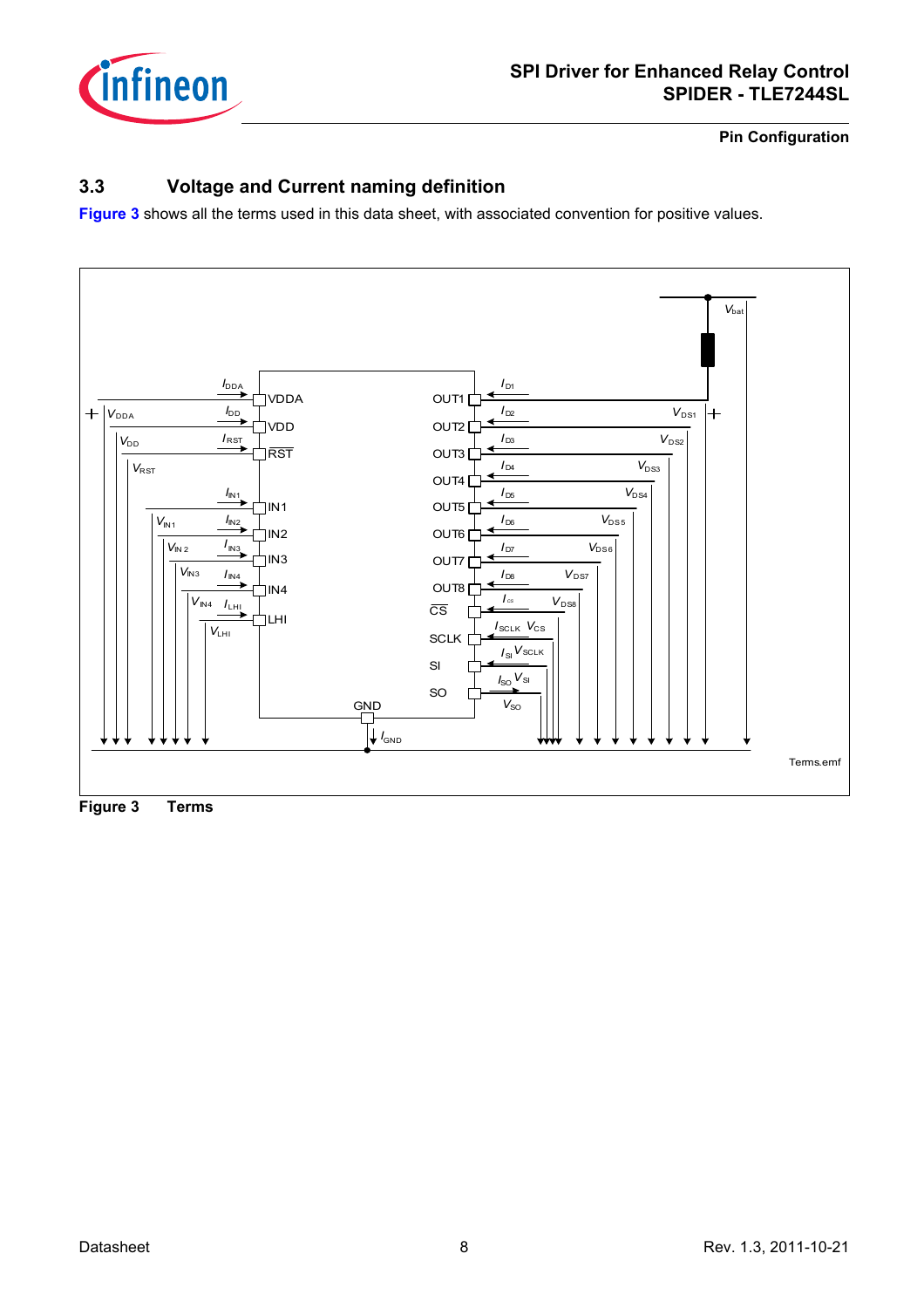

**General Product Characteristics**

## <span id="page-8-0"></span>**4 General Product Characteristics**

## <span id="page-8-1"></span>**4.1 Absolute Maximum Ratings**

#### **Absolute Maximum Ratings 1)**

Unless otherwise specified:  $T_j$  = -40 ⋅C to +150 ⋅C;  $V_{DD}$  = 3.0 V to V<sub>DDA</sub>,  $V_{DDA}$ = 4.5V to 5.5V all voltages with respect to ground, positive current flowing into pin

| Pos.                | <b>Parameter</b>                                              | <b>Symbol</b>       |             | <b>Limit Values</b>     | <b>Unit</b>       | <b>Conditions</b>                                              |
|---------------------|---------------------------------------------------------------|---------------------|-------------|-------------------------|-------------------|----------------------------------------------------------------|
|                     |                                                               |                     | Min.        | Max.                    |                   |                                                                |
| <b>Power Supply</b> |                                                               |                     |             |                         |                   |                                                                |
| 4.1.1               | Digital supply voltage                                        | $V_{\text{DD}}$     | $-0.3$      | 5.5                     | $\vee$            |                                                                |
| 4.1.2               | Analog supply voltage                                         | $V_{\text{DDA}}$    | $-0.3$      | 5.5                     | $\vee$            |                                                                |
| 4.1.3               | Output voltage for short circuit protection<br>(single pulse) | $V_{\text{OUT}}$    | $\mathsf 0$ | 36                      | $\vee$            |                                                                |
|                     | <b>Power Stages</b>                                           |                     |             |                         |                   |                                                                |
| 4.1.4               | Load current                                                  | $I_{\mathsf{D}}$    | $-0.5$      | 0.5                     | A                 |                                                                |
| 4.1.5               | Voltage at power transistor                                   | $V_{DS}$            |             | 41                      | $\vee$            | active clamped                                                 |
| 4.1.6               | Maximum energy dissipation one<br>channel                     | $E_{\text{AS}}$     |             |                         | mJ                | $^{2)}V_{\text{bat}} = 16V,$<br>$V_{\text{clamp}} = 45V,$      |
|                     | single pulse                                                  |                     |             | 67                      |                   | $T_{j(0)} = 150 °C$<br>$I_{D(0)} = 0.50 A$                     |
|                     | repetitive $(1 \cdot 10^4 \text{ cycles})$                    | $E_{\sf AR}$        |             | 31                      |                   | $T_{j(0)} = 105 \overline{{}^{\circ}C}$<br>$I_{D(0)} = 0.40 A$ |
|                     | repetitive $(1 \cdot 10^6 \text{ cycles})$                    |                     |             | 24                      |                   | $T_{j(0)} = 105$ °C<br>$I_{D(0)} = 0.40 A$                     |
| <b>Logic Pins</b>   |                                                               |                     |             |                         |                   |                                                                |
| 4.1.7               | IN1, IN2, IN3, IN4; Voltage at input pins                     | $V_{\mathsf{IN}}$   | $-0.3$      | 5.5                     | $\vee$            |                                                                |
| 4.1.8               | RST; Voltage at reset pin                                     | $V_{\rm RST}$       | $-0.3$      | 5.5                     | $\vee$            |                                                                |
| 4.1.9               | LHI; Voltage at limp home input pin                           | $V_{\mathsf{LHI}}$  | $-0.3$      | 5.5                     | $\vee$            |                                                                |
| 4.1.10              | CS; Voltage at chip select                                    | $V_{\text{CS}}$     | $-0.3$      | $V_{\text{DD}}$ + 0.3   | $\vee$            | 3)                                                             |
| 4.1.11              | <b>SCLK</b> ; Voltage at serial clock pin                     | $V_{\texttt{SCLK}}$ | $-0.3$      | $V_{\text{DD}}$ + 0.3   | $\vee$            | 3)                                                             |
| 4.1.12              | SI; Voltage at serial input pin                               | $V_{\text{SI}}$     | $-0.3$      | $V_{\text{DD}}$ + 0.3   | $\vee$            | 3)                                                             |
| 4.1.13              | SO; Voltage at serial output pin                              | $V_{\rm SO}$        | $-0.3$      | $V_{\text{DD}}$ + 0.3   | $\vee$            | 3)                                                             |
| <b>Temperatures</b> |                                                               |                     |             |                         |                   |                                                                |
| 4.1.14              | Junction Temperature                                          | $T_{\rm j}$         | $-40$       | 150                     | $^\circ \text{C}$ |                                                                |
| 4.1.15              | <b>Storage Temperature</b>                                    | $T_{\mathsf{stg}}$  | $-55$       | 150                     | $\rm ^{\circ}C$   |                                                                |
|                     | <b>ESD Susceptibility</b>                                     |                     |             |                         |                   |                                                                |
| 4.1.16              | <b>ESD Resistivity</b>                                        | $V_{\mathsf{ESD}}$  | $-4$        | $\overline{\mathbf{4}}$ | kV                | HBM <sup>4</sup>                                               |
|                     | 1) Not subject to production test, specified by design        |                     |             |                         |                   |                                                                |

i subject to producti

2) Pulse shape represents inductive switch off:  $I_D(t) = I_D(0) \times (1 - t \cdot l \cdot t_{pulse})$ ; 0 <  $t$  <  $t_{pulse}$ 

<span id="page-8-2"></span>3) level must not exceed  $V_{\text{DD}}$ +0.3V < 5.5 V

4) ESD susceptibility, HBM according to EIA/JESD 22-A114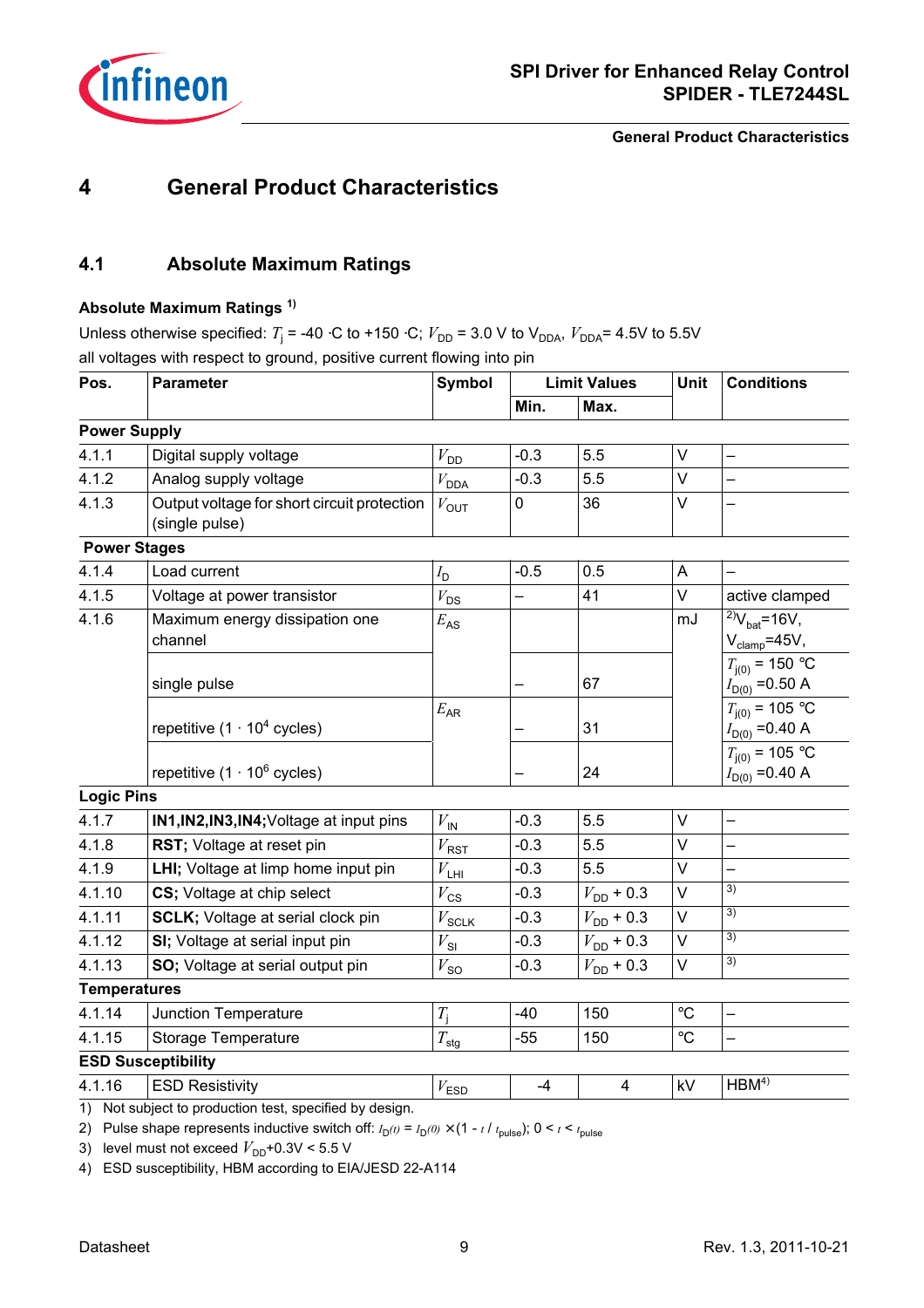

#### **General Product Characteristics**

- *Note: Stresses above the ones listed here may cause permanent damage to the device. Exposure to absolute maximum rating conditions for extended periods may affect device reliability.*
- *Note: Integrated protection functions are designed to prevent IC destruction under fault conditions described in the data sheet. Fault conditions are considered as "outside" normal operating range. Protection functions are not designed for continuous repetitive operation.*

## <span id="page-9-0"></span>**4.2 Functional Range**

| Pos.  | <b>Parameter</b>                                | Symbol               |              | <b>Limit Values</b> | <b>Unit</b> | <b>Conditions</b>                                                                                        |
|-------|-------------------------------------------------|----------------------|--------------|---------------------|-------------|----------------------------------------------------------------------------------------------------------|
|       |                                                 |                      | Min.<br>Max. |                     |             |                                                                                                          |
| 4.2.1 | Digital supply voltage                          | $V_{\text{DD}}$      | 3.0          | 5.5                 | $\vee$      |                                                                                                          |
| 4.2.1 | Analog supply voltage                           | $V_{\text{DDA}}$     | 4.5          | 5.5                 | $\vee$      | –                                                                                                        |
| 4.2.2 | extended supply range                           | $V_{\text{DDA}}$     | 4.0          | 4.5                 |             | parameter deviations are<br>possible                                                                     |
| 4.2.3 | Digital Supply current in reset mode            | $I_{DD(RST)}$        | —            | 10                  | μA          | $T_i = 85$ °C                                                                                            |
| 4.2.4 | Digital supply current<br>(all channels active) | $I_{DD(ON)}$         |              | 0.5                 | mA          | $V_{DD} = V_{DDA} = 5 V$<br>$V_{RST}$ = $V_{CS}$ = $V_{DD}$<br>$V_{SCLK} = 0 V$<br>$V_{\text{IN}}$ = 0 V |
| 4.2.5 | Analog supply current<br>(all channels active)  | $I_{\text{DDA(ON)}}$ |              | 5                   | mA          |                                                                                                          |
| 4.2.6 | Analog supply turn-ON time                      | $t_{\text{DDA(ON)}}$ | 15           |                     | μs          | $V_{\text{DDA}}$ = 0V to 5V (linear)                                                                     |

*Note: Within the functional range the IC operates as described in the circuit description. The electrical characteristics are specified within the conditions given in the related electrical characteristics table.*

## <span id="page-9-1"></span>**4.3 Thermal Resistance**

*Note: This thermal data was generated in accordance with JEDEC JESD51 standards. For more information, go to [www.jedec.org](http://www.jedec.org).*

| Pos.  | <b>Parameter</b>                          | Symbol             |      | <b>Limit Values</b> |      | Unit | <b>Conditions</b> |
|-------|-------------------------------------------|--------------------|------|---------------------|------|------|-------------------|
|       |                                           |                    | Min. | Typ.                | Max. |      |                   |
| 4.3.7 | Junction to Soldering Point               | $R_{\text{thJSP}}$ |      |                     | 25   | K/W  | 1) 2)             |
| 4.3.8 | Junction to Ambient<br>$(1s0p+600mm^2Cu)$ | $R_{thJA}$         |      | 68                  | -    | K/W  | 1) 3)             |
| 4.3.9 | Junction to Ambient (2s2p)                | $R_{\text{thJA}}$  |      | 58                  | -    | K/W  | 1) 4)             |

<span id="page-9-2"></span>1) Not subject to production test, specified by design

2) Specified *R*<sub>thJSP</sub> value is simulated at natural convection on a cold plate setup (all pins are fixed to ambient temperature).  $T_a$  = 25 °C. LS1 to LS8 are dissipating 1 W power (0.125 W each).

3) Specified  $R_{\text{th}}$ <sub>1</sub> value is according to Jedec JESD51-2,-3 at natural convection on FR4 1s0p board; The product (Chip+Package) was simulated on a 76.2 x 114.3 x 1.5 mm board with additional heatspreading copper area of 600mm<sup>2</sup> and 70  $\mu$ m thickness.  $T_a$  = 25 °C, LS1 to LS8 are dissipating 1 W power (0.125 W each).

4) Specified  $R_{\text{th,IA}}$  value is according to Jedec JESD51-2,-7 at natural convection on FR4 2s2p board; The product (Chip+Package) was simulated on a 76.2 x 114.3 x 1.5 mm board with 2 inner copper layers (2 x 70 µm Cu, 2 x 35 µm Cu).  $T_a$  = 25 °C, LS1 to LS8 are dissipating 1 W power (0.125 W each).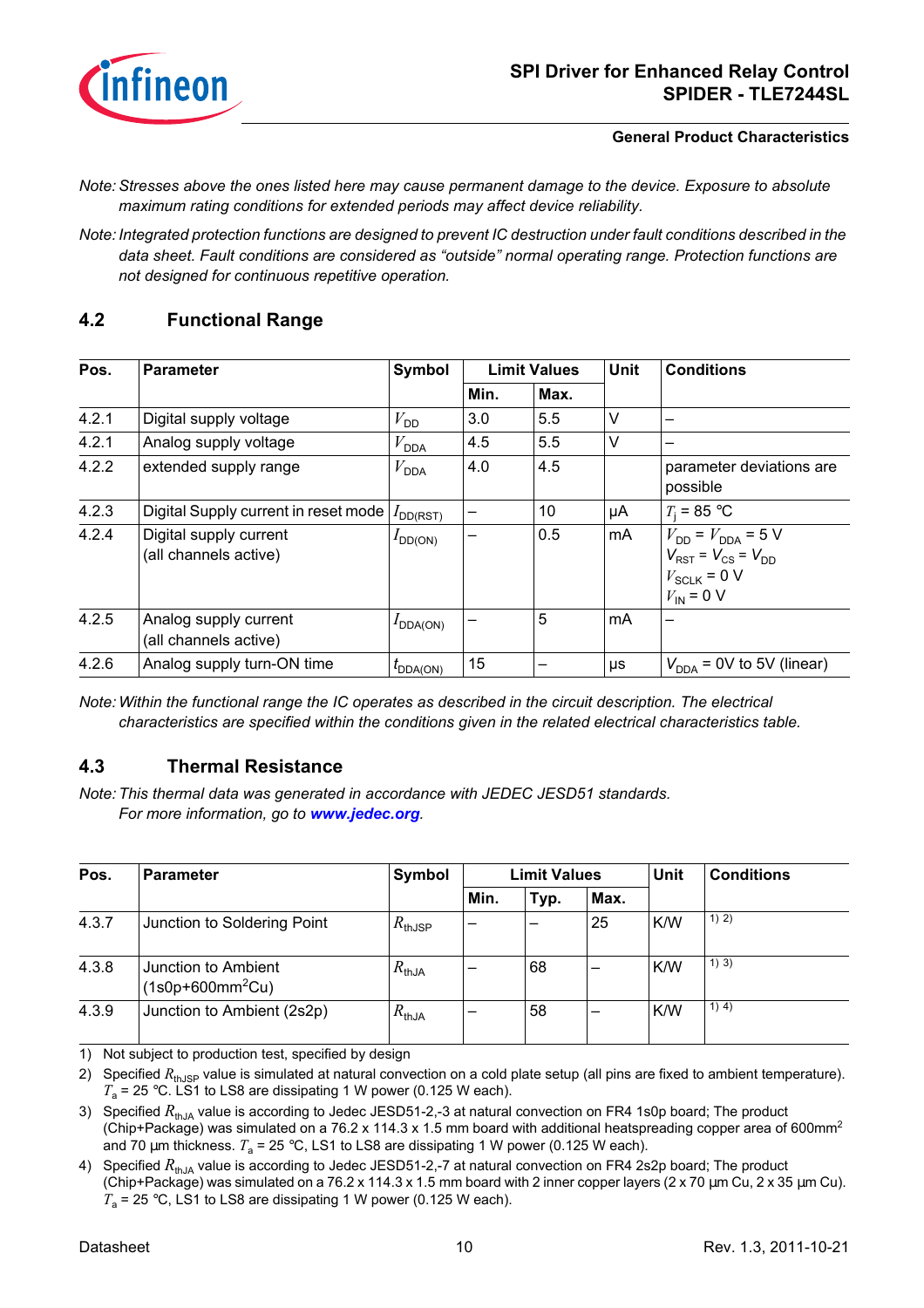

## <span id="page-10-0"></span>**5 Input and Power Stages**

The SPIDER - TLE7244SL is a eight channel low-side relay switch.

The power stages are built by N-channel vertical power MOSFET transistors.

## <span id="page-10-1"></span>**5.1 Power Supply**

The SPIDER - TLE7244SL is supplied by two power supply lines  $V_{DD}$  and  $V_{DDA}$ .

The digital power supply line  $V_{\text{DD}}$  is designed to be functional at a very wide voltage range. The analog power supply  $V_{\text{DDA}}$  supports 5 V supply.

There are power-on reset functions implemented for both supply lines. After start-up of the power supply, all SPI registers are reset to their default values and the device is in idle mode. Capacitors at pins  $V_{DD}$ -GND and  $V_{DDA}$ -GND are recommended.

There is a reset pin available. Low level at this pin causes all registers to be set to their default values and the quiescent supply currents are minimized.

## <span id="page-10-2"></span>**5.1.1 Limp Home Mode**

The SPIDER - TLE7244SL offers the capability of driving dedicated channels during eventual fail-safe operation of the system. This limp home mode is activated by a high signal at pin LHI. In this mode, the SPI registers are reset and the input pins are directly routed to their corresponding channels OUT1 to OUT4, see **[Table 2](#page-10-4)** for details. OUT5 to OUT8 are turned off in limp home mode. Furthermore, the SPI is ignored and all input pin are referred to  $V_{\text{DDA}}$  in order to ensure a defined operation mode if the digital supply or the microcontroller fail.

A high signal on LHI overrides a Reset signal on RST. In case of a limp home during standby the device will therefore wake up and enter the limp home mode.

After limp home operation all registers are reset and the device enters in standby mode following low logic RST state, or returns to idle (all channels OFF). Next SPI transmission will receive a TER Flag.

| Input           | controlled       |
|-----------------|------------------|
|                 | Output           |
| IN <sub>1</sub> | OUT <sub>1</sub> |
| IN <sub>2</sub> | OUT <sub>2</sub> |
| IN <sub>3</sub> | OUT <sub>3</sub> |
| IN4             | OUT4             |

<span id="page-10-4"></span>**Table 2 Routing during limp home mode**

## <span id="page-10-3"></span>**5.2 Input Circuit**

There are four input pins available at SPIDER - TLE7244SL, which can be configured to be used for control of the output stages. The INn parameter of the SPI selects the input pin to be used. **[Figure 4](#page-11-1)** shows the input circuit of SPIDER - TLE7244SL.

During Limp home mode a default routing is switched and the SPI commands are ignored.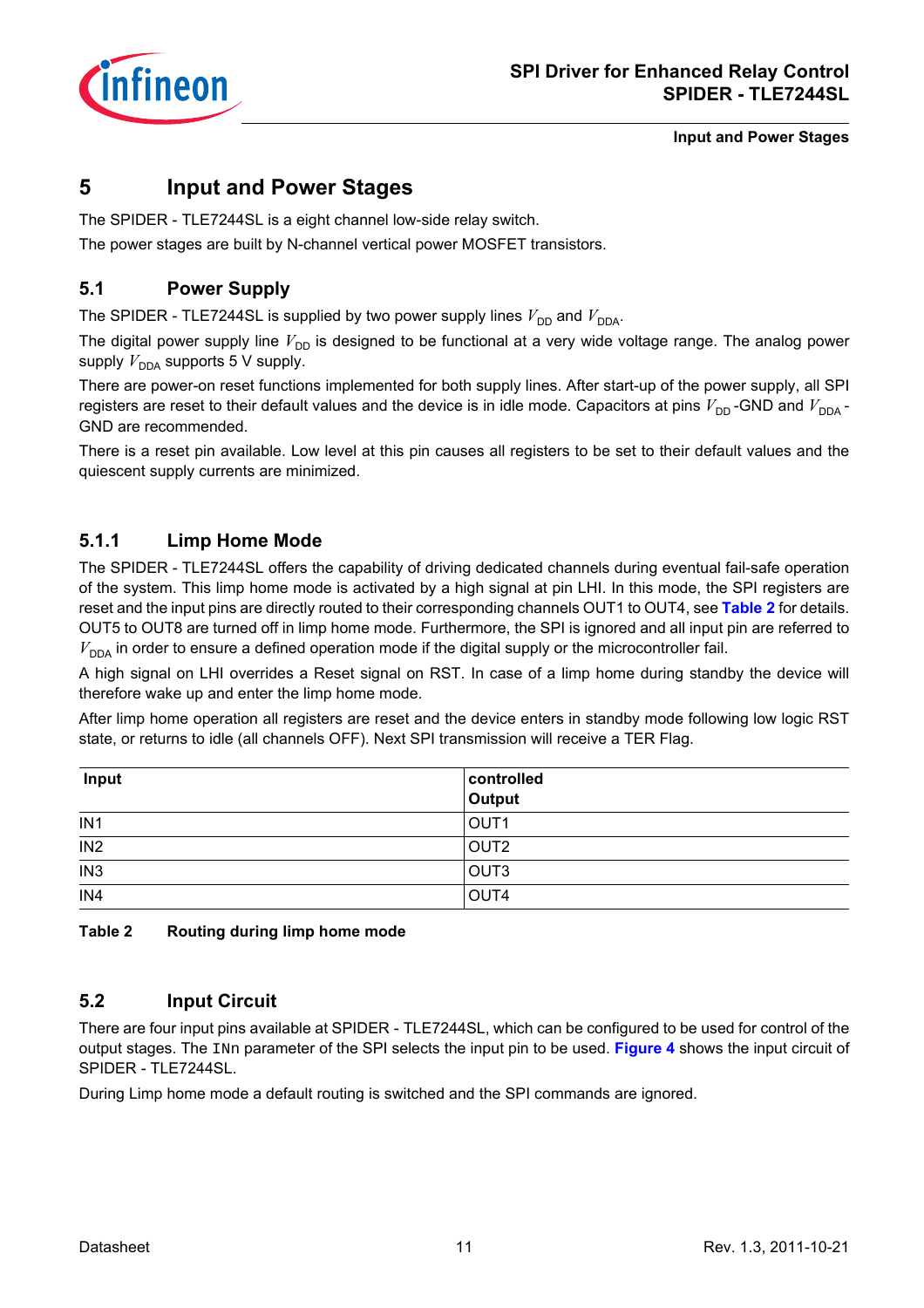



<span id="page-11-1"></span>**Figure 4 Input matrix and logic**

The current sink to ground ensures that the channels switch off in case of open input pin. The zener diode protects the input circuit against ESD pulses. After power-on reset, the device enters idle mode (all channel OFF).

## <span id="page-11-0"></span>**5.2.1 Inductive Output Clamp**

When switching off inductive loads, the potential at pin OUT rises to  $V_{DS(CL)}$  potential, because the inductance intends to continue driving the current. The voltage clamping is necessary to prevent destruction of the device, see **[Figure 5](#page-12-1)** for details. Nevertheless, the maximum allowed load inductance is limited.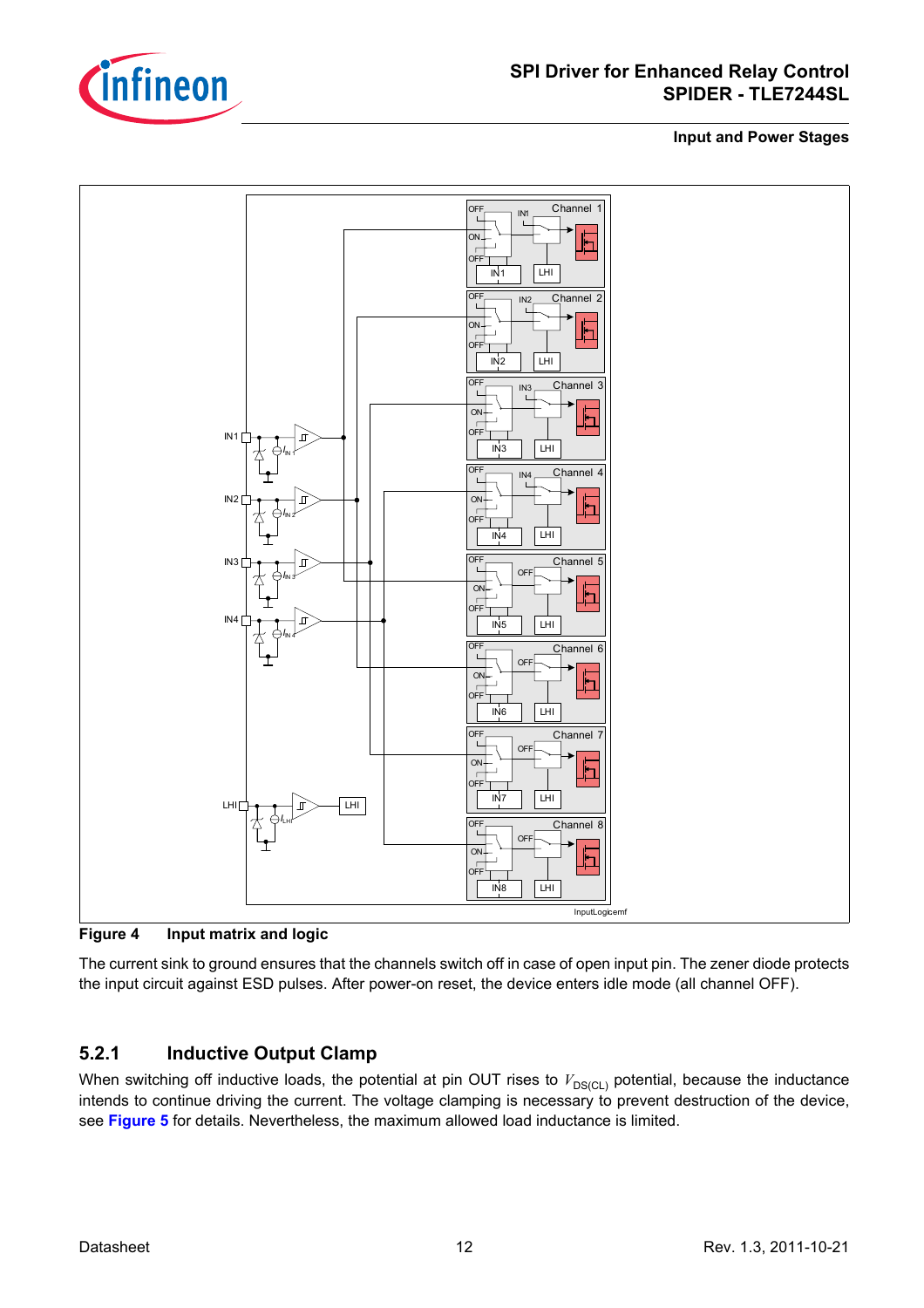



<span id="page-12-1"></span>

## **Maximum Load Inductance**

During demagnetization of inductive loads, energy has to be dissipated in the SPIDER - TLE7244SL. This energy can be calculated with following equation:

$$
E = V_{DS(CL)} \cdot \left[ \frac{V_{bat} - V_{DS(CL)}}{R_L} \cdot \ln\left(1 - \frac{R_L \cdot I_L}{V_{bat} - V_{DS(CL)}}\right) + I_L \right] \cdot \frac{L}{R_L}
$$

Following equation simplifies under the assumption of  $R_1 = 0$ :

$$
E = \frac{1}{2} L I_{L}^{2} \cdot \left(1 - \frac{V_{\text{bat}}}{V_{\text{bat}} - V_{\text{DS}(\text{CL})}}\right)
$$

The maximum energy, which is converted into heat, is limited by the thermal design of the component.

## <span id="page-12-0"></span>**5.2.2 Timing Diagrams**

The power transistors are switched on and off with a dedicated slope via the IN bits of the serial peripheral interface SPI. The switching times  $t_{ON}$  and  $t_{OFF}$  are designed equally.



**Figure 6 Switching a Resistive Load**

In input mode, a high signal at the input pin is equivalent to a SPI ON command and a low signal to SPI OFF command respectively. Please refer to **[Section 8.3](#page-20-1)** for details on operation modes.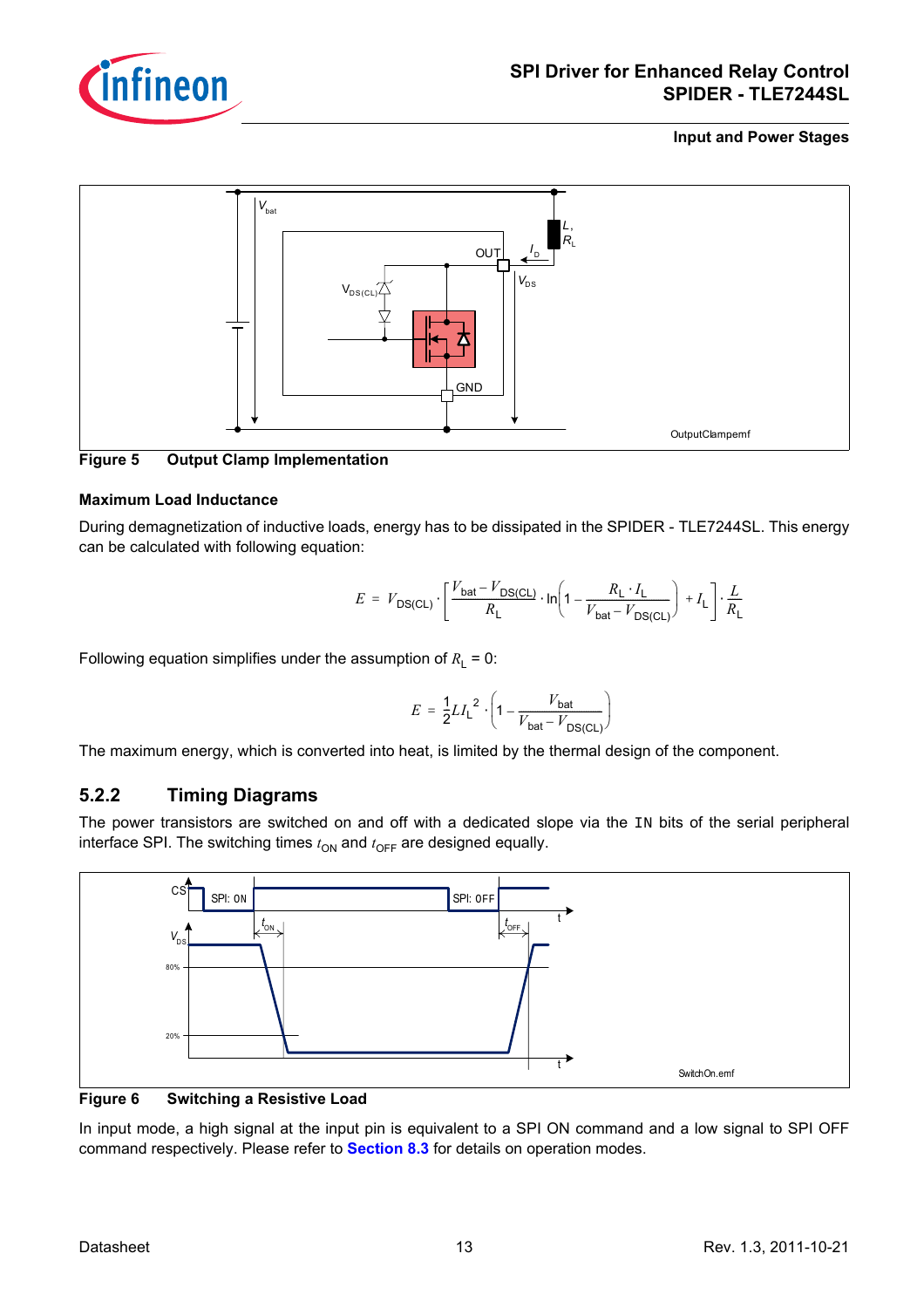

## <span id="page-13-0"></span>**5.3 Input and Power Stages Characteristics**

*Note: Characteristics show the deviation of parameter at given supply voltage and junction temperature. Typical values show the typical parameters expected from manufacturing.*

## **Electrical Characteristics: Supply and Input**

All voltages with respect to ground, positive current flowing into pin unless otherwise specified:  $V_{\text{DD}}$  = 3.0 V to V<sub>DDA</sub>,  $V_{\text{DDA}}$ = 4.5V to 5.5V,  $T_{\text{j}}$  = -40 ⋅C to +150 ⋅C

| Pos.                | <b>Parameter</b>                                                  | Symbol                | <b>Limit Values</b>      |                          |                        | Unit | <b>Conditions</b>                                                                                                                                               |
|---------------------|-------------------------------------------------------------------|-----------------------|--------------------------|--------------------------|------------------------|------|-----------------------------------------------------------------------------------------------------------------------------------------------------------------|
|                     |                                                                   |                       | Min.                     | Typ.                     | Max.                   |      |                                                                                                                                                                 |
| <b>Power Supply</b> |                                                                   |                       |                          |                          |                        |      |                                                                                                                                                                 |
| 5.3.1               | Digital supply voltage                                            | $V_{\rm DD}$          | 3.0                      |                          | 5.5                    | V    |                                                                                                                                                                 |
| 5.3.2               | Digital supply current, all channels<br>ON                        | $I_{DD(ON)}$          | -                        |                          | 0.5                    | mA   | $V_{DD} = V_{DDA} = 5 V$<br>$V_{RST}$ = $V_{CS}$ = $V_{DD}$<br>$V_{SCLK}$ = 0 V<br>$V_{\text{IN}}$ = 0 V                                                        |
| 5.3.3               | Digital supply stand-by current, all<br>channels in stand-by mode | $I_{\text{DD(STB)}}$  | —                        | —                        | 20<br>20<br>40         | μA   | $f_{SCLK}$ = 0 Hz<br>$V_{\text{CS}} = V_{\text{DD}}$<br>$T_{\rm i}$ = 25 °C <sup>1)</sup><br>$\vec{T}_1 = 85$ °C <sup>1</sup><br>$T_i = 150 °C$                 |
| 5.3.4               | Digital supply reset current                                      | $I_{DD(RST)}$         | —                        | —                        | 10<br>10<br>20         | μA   | $V_{RST} = V_{LHI} = 0 V$<br>$T_{\rm i}$ = 25 °C <sup>-1)</sup><br>$T_1 = 85$ °C <sup>1)</sup><br>$T_i = 150 °C$                                                |
| 5.3.5               | Digital power-on reset threshold<br>voltage                       | $V_{\text{DD(PO)}}$   | -                        | $\overline{\phantom{0}}$ | 2.7                    | V    |                                                                                                                                                                 |
| 5.3.6               | Analog supply voltage                                             | $V_{\mathsf{DDA}}$    | 4.5                      | $\overline{\phantom{0}}$ | 5.5                    | V    |                                                                                                                                                                 |
| 5.3.7               | Analog supply current<br>all channels ON                          | $I_{\text{DDA(ON)}}$  | <sup>-</sup>             | —                        | 5                      | mA   |                                                                                                                                                                 |
| 5.3.8               | Analog supply stand-by current<br>all channels in stand-by mode   | $I_{\text{DDA(STB)}}$ | —                        |                          | 20<br>20<br>40         | μA   | $V_{\text{CS}} = V_{\text{DD}}$<br>$V_{\text{SI}} = 0 \text{ V}$<br>$V_{SCLK}$ = 0 V<br>$T_1 = 25 °C^{1}$<br>$T_1 = 85$ °C <sup>1</sup><br>$T_{\rm i}$ = 150 °C |
| 5.3.9               | Analog supply reset current                                       | $I_{\text{DDA(RST)}}$ | —                        |                          | $\,$ 5 $\,$<br>5<br>20 | μA   | $V_{RST} = V_{LHI} = 0 V$<br>$T_1 = 25 °C^{1}$<br>$\dot{T_1}$ = 85 °C <sup>1</sup><br>$T_i = 150 °C$                                                            |
| 5.3.10              | Analog power-on reset threshold<br>voltage                        | $V_{\text{DDA(PO)}}$  | $\overline{\phantom{0}}$ | $\overline{\phantom{0}}$ | 4.0                    | V    |                                                                                                                                                                 |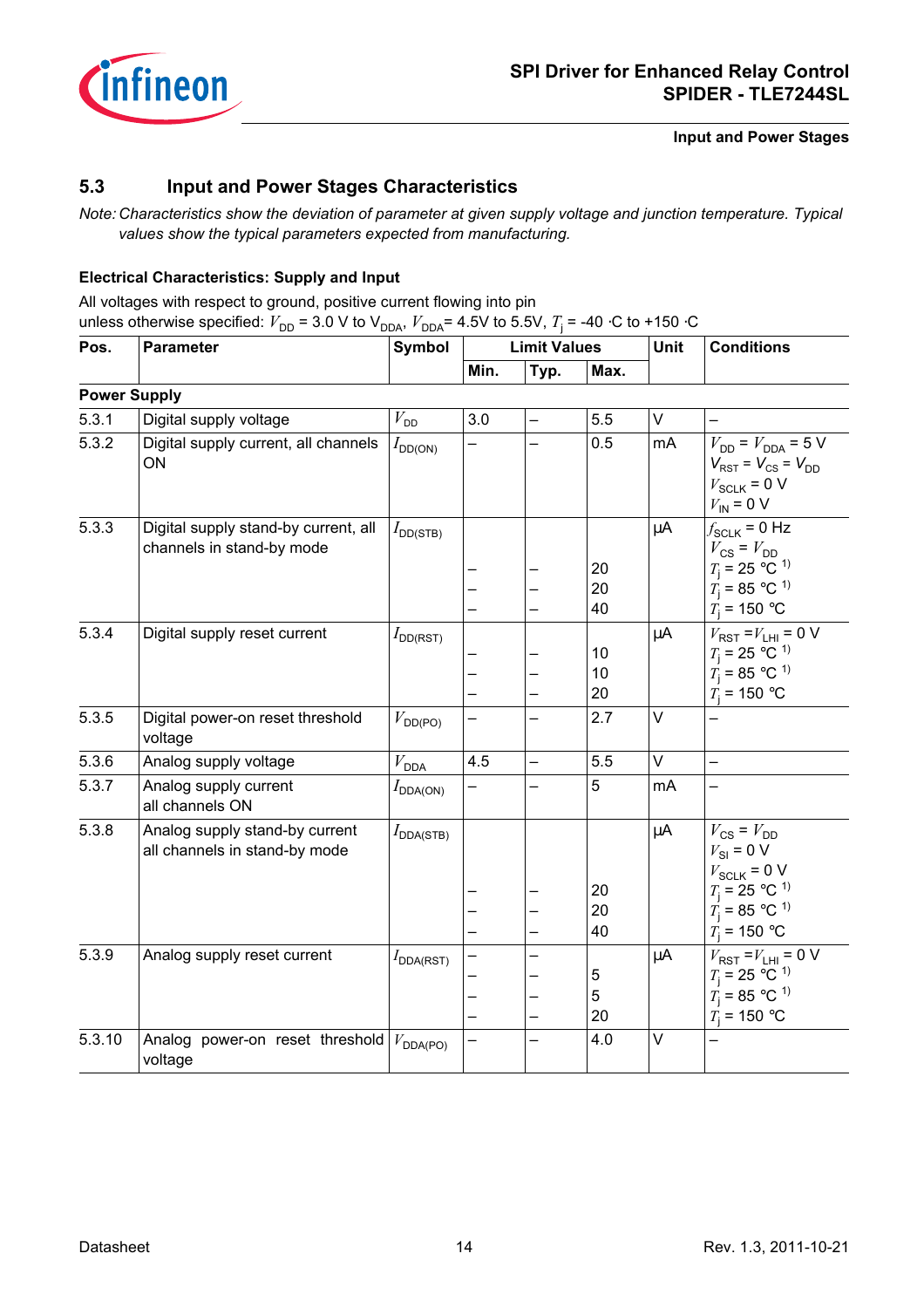

## **Electrical Characteristics: Supply and Input**

All voltages with respect to ground, positive current flowing into pin

unless otherwise specified:  $V_{\text{DD}}$  = 3.0 V to V<sub>DDA</sub>,  $V_{\text{DDA}}$ = 4.5V to 5.5V,  $T_{\text{j}}$  = -40 ⋅C to +150 ⋅C

| Pos.           | <b>Parameter</b>                                    | <b>Symbol</b>                           | <b>Limit Values</b> |          |                           | Unit     | <b>Conditions</b>                                                                                                        |
|----------------|-----------------------------------------------------|-----------------------------------------|---------------------|----------|---------------------------|----------|--------------------------------------------------------------------------------------------------------------------------|
|                |                                                     |                                         | Min.                | Typ.     | Max.                      |          |                                                                                                                          |
|                | <b>Output characteristics</b>                       |                                         |                     |          |                           |          |                                                                                                                          |
| 5.3.11         | On-State resistance per channel                     | $R_{DS(ON)}$                            |                     | 0.8      | <u>.</u>                  | $\Omega$ | $I_1 = 400 \text{ mA}$<br>$T_{\rm j}$ = 25 °C <sup>1)</sup>                                                              |
|                |                                                     |                                         | —                   | 1.4      | 1.7                       |          | $I_1 = 400 \text{ mA}$<br>$T_i = 150 °C$                                                                                 |
| 5.3.12         | Nominal load current                                | $I_{\text{L(nom)}}$                     | 290                 |          |                           | mA       | <sup>1</sup> ) all channels on<br>$T_a$ = 85 °C<br>$T_{j,\text{max}}$ = 150 °C<br>based on $R_{\text{thja},2\text{s2p}}$ |
| 5.3.13         | Output leakage current in stand-by                  | $I_{\text{D(STB)}}$                     |                     |          |                           | $\mu$ A  | $V_{DS}$ = 13.5 V                                                                                                        |
|                | mode                                                |                                         |                     |          | 1                         |          | $T_{\rm j}$ = 25 °C <sup>-1)</sup>                                                                                       |
|                | (per channel)                                       |                                         |                     |          | $\overline{c}$<br>5       |          | $\vec{T}_1 = 85$ °C <sup>1</sup>                                                                                         |
|                |                                                     |                                         |                     |          |                           | $\vee$   | $T_{\rm i}$ = 150 °C                                                                                                     |
| 5.3.14         | Output clamping voltage                             | $V_{DS(CL)}$                            | 41                  |          | 54                        |          |                                                                                                                          |
|                | <b>Input Characteristics</b>                        |                                         |                     |          |                           |          | $\overline{\phantom{0}}$                                                                                                 |
| 5.3.15         | L level of pins IN1IN4 and LHI                      | $V_{\text{IN}(\underline{\mathsf{L}})}$ | 0                   | $\equiv$ | 0.6                       | V        | 2)                                                                                                                       |
| 5.3.16         | H level of pins IN1IN4 and LHI                      | $V_{\mathsf{IN}(\mathsf{H})}$           | 2.0                 |          | 5.5                       | V        |                                                                                                                          |
| 5.3.17         | L-input pull-down current through pin IN            | $I_{\mathsf{IN}(L)}$                    | 3                   | 12       | 80                        | μA       | <sup>1)</sup> $V_{\text{IN}}$ = 0.6 V                                                                                    |
| 5.3.18         | H-input pull-down current through pin<br>IN         | $I_{\mathsf{IN}(\mathsf{H})}$           | 10                  | 40       | 80                        | μA       | $V_{\text{DD}}$ = 5.5 V<br>$V_{\text{IN}} = V_{\text{DD}}$                                                               |
|                | <b>Reset Characteristics</b>                        |                                         |                     |          |                           |          |                                                                                                                          |
| 5.3.19         | L level of pin RST                                  | $V_{\mathsf{RST}(\mathsf{L})}$          | 0                   |          | $0.2*$<br>$V_{\text{DD}}$ |          |                                                                                                                          |
| 5.3.20         | H level of pin RST                                  | $V_{RST(H)}$                            | $0.4*$<br>$V_{DD}$  |          | $V_{\text{DD}}$           |          |                                                                                                                          |
| 5.3.21         | L-input pull-down current through pin<br><b>RST</b> | $I_{\mathsf{RST}(\mathsf{L})}$          | 3                   | 12       | 80                        | μA       | <sup>1)</sup> $V_{RST}$ = 0.6 V                                                                                          |
| 5.3.22         | H-input pull-down current through pin<br><b>RST</b> | $I_{\mathsf{RST}(\mathsf{H})}$          | 10                  | 40       | 80                        | μA       | $V_{\text{DD}}$ = 5.5 V<br>$V_{RST}$ = $V_{DD}$                                                                          |
| <b>Timings</b> |                                                     |                                         |                     |          |                           |          |                                                                                                                          |
| 5.3.23         | Reset wake-up time                                  | $t_{\text{wu(RST)}}$                    | $\qquad \qquad -$   | —        | 200                       | $\mu s$  | —                                                                                                                        |
| 5.3.24         | Reset and LHI signal duration                       | $t_{\mathsf{RST}(L)}$                   | 50                  |          | —                         | $\mu$ s  |                                                                                                                          |
| 5.3.25         | Turn-on time                                        | $t_{\text{ON}}$                         |                     | 30       | 50                        | $\mu s$  | $V_{\text{bat}}$ = 13.5 V                                                                                                |
|                | $V_{DS}$ = 20% $V_{bat}$                            |                                         |                     |          |                           |          | resistive load                                                                                                           |
|                | all channels                                        |                                         |                     |          |                           |          | $I_{DS}$ = 180 mA                                                                                                        |
| 5.3.26         | Turn-off time                                       | $t_{\text{OFF}}$                        |                     | 30       | 50                        | $\mu s$  | $V_{\text{bat}}$ = 13.5 V                                                                                                |
|                | $V_{DS}$ = 80% $V_{bb}$                             |                                         |                     |          |                           |          | resistive load                                                                                                           |
|                | all channels                                        |                                         |                     |          |                           |          | $I_{DS}$ = 180 mA                                                                                                        |

<span id="page-14-0"></span>1) Not subject to production test, specified by design.

2) level must not exceed  $V_{\text{DD}}$ +0.3V < 5.5 V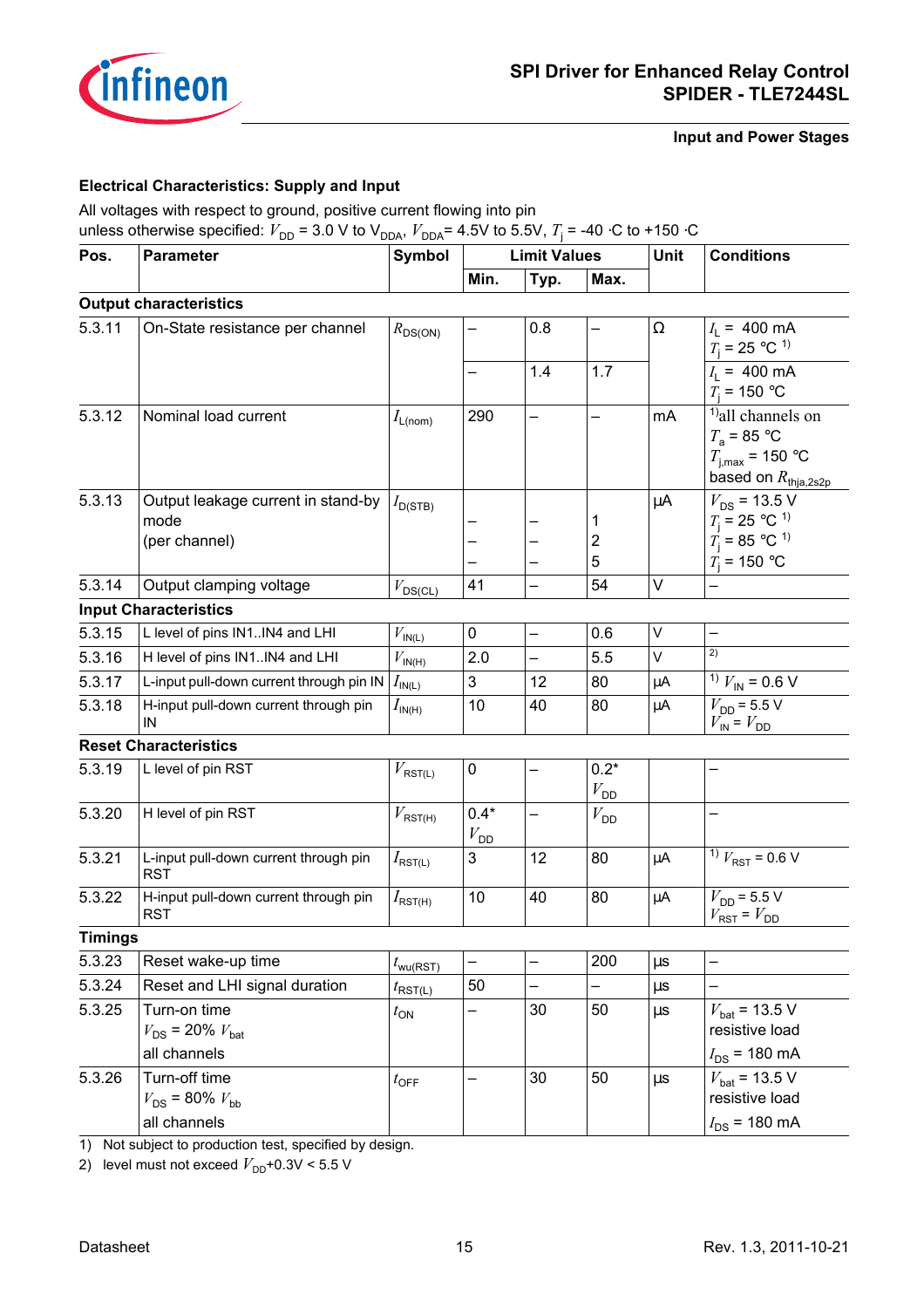

**Protection Functions**

## <span id="page-15-0"></span>**6 Protection Functions**

The device provides embedded protective functions. Integrated protection functions are designed to prevent IC destruction under fault conditions described in this datasheet. Fault conditions are considered as "outside" normal operating range. Protection functions are not designed for continuous repetitive operation.

## <span id="page-15-1"></span>**6.1 Over Load Protection**

The SPIDER - TLE7244SL is protected in case of over load or short circuit of the load. After time  $t_{OFF(OVL)}$ , the over loaded channel n switches off and the according diagnosis flag  $Dn$  is set. The channel can be switched on after clearing the diagnosis flag. Please refer to **[Figure 7](#page-15-4)** for details.



<span id="page-15-4"></span>**Figure 7 Shut down at over load**

The current sink to ground ensures that the channels switch off in case of open input pin. The zener diode protects the input circuit against ESD pulses. After power-on reset, the device enters idle mode.

## <span id="page-15-2"></span>**6.2 Over Temperature Protection**

A temperature sensor for each channel causes an overheated channel n to switch off to prevent destruction and the according diagnosis flag Dn is set. The channel can be switched on after clearing the diagnosis flag. Please refer to **[Chapter 7.1](#page-17-2)** for information on diagnosis features.

## <span id="page-15-3"></span>**6.3 Reverse Polarity Protection**

In case of reverse polarity, the intrinsic body diode of the power transistor causes power dissipation. The reverse current through the intrinsic body diode of the power transistor has to be limited by the connected load. The  $V_{DD}$ and  $V_{\text{DDA}}$  supply pins must be protected against reverse polarity externally. The over temperature and over load protection is not active during reverse polarity.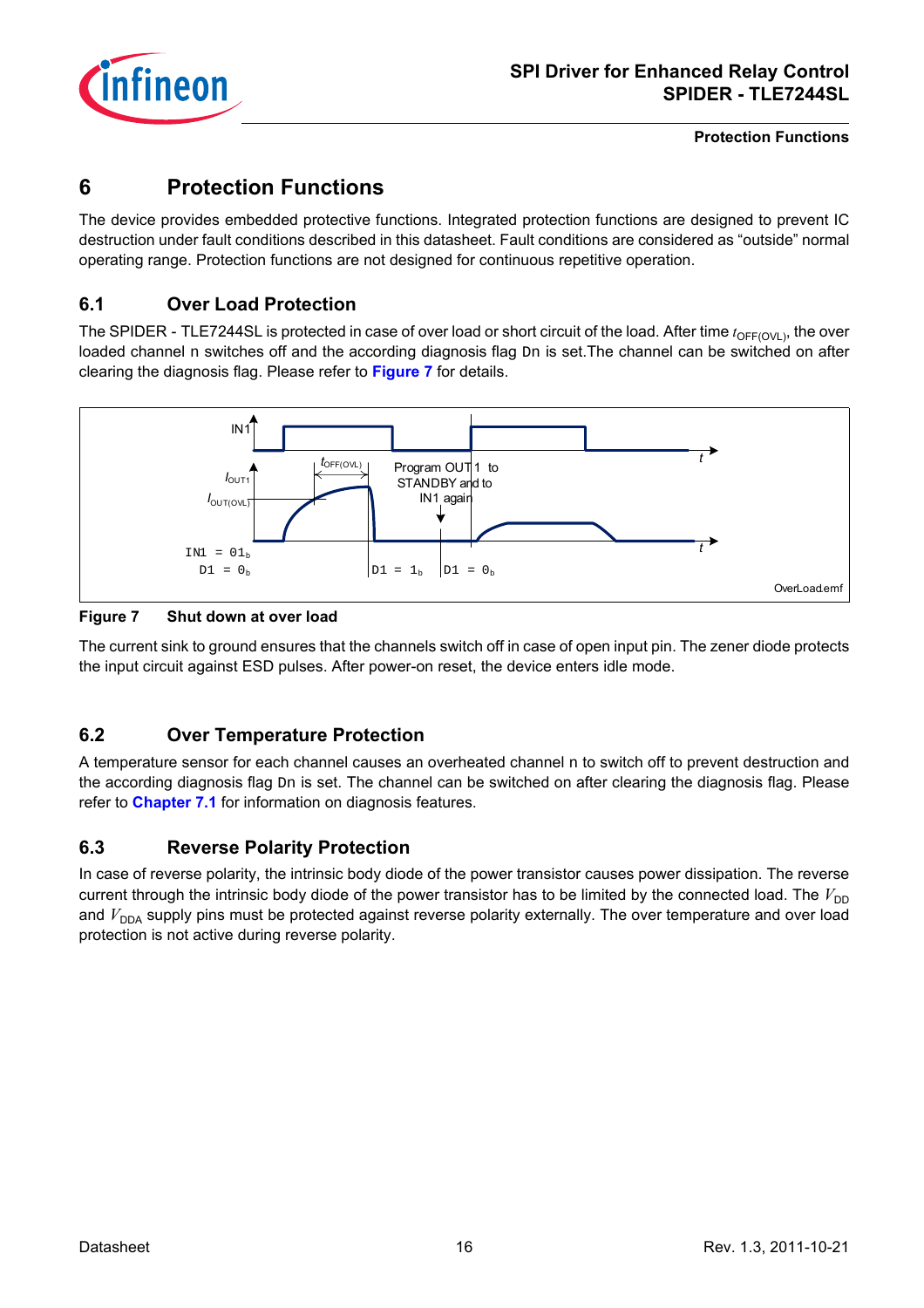

#### <span id="page-16-4"></span><span id="page-16-3"></span><span id="page-16-2"></span><span id="page-16-1"></span>**Protection Functions**

## <span id="page-16-0"></span>**6.4 Protection Characteristics**

*Note: Characteristics show the deviation of parameter at given supply voltage and junction temperature. Typical values show the typical parameters expected from manufacturing.*

## **Electrical Characteristics: Protection**

All voltages with respect to ground, positive current flowing into pin

| Pos.  | <b>Parameter</b>                   | Symbol                |      | <b>Limit Values</b> |      | <b>Unit</b>     | <b>Conditions</b> |
|-------|------------------------------------|-----------------------|------|---------------------|------|-----------------|-------------------|
|       |                                    |                       | Min. | Typ.                | Max. |                 |                   |
|       | <b>Over Load Protection</b>        |                       |      |                     |      |                 |                   |
| 6.4.1 | Over load detection current        | $I_{D(OVL)}$          | 0.5  |                     | 0.95 | Α               |                   |
|       | all channels                       |                       |      |                     |      |                 |                   |
| 6.4.2 | Over load shut-down delay time     | $t_{\text{OFF(OVL)}}$ | 3    |                     | 50   | μs              | -                 |
|       | <b>Over Temperature Protection</b> |                       |      |                     |      |                 |                   |
| 6.4.3 | Thermal shut down temperature      | $T_{\text{i(SC)}}$    | 150  | $170^{1}$           | —    | $\rm ^{\circ}C$ | -                 |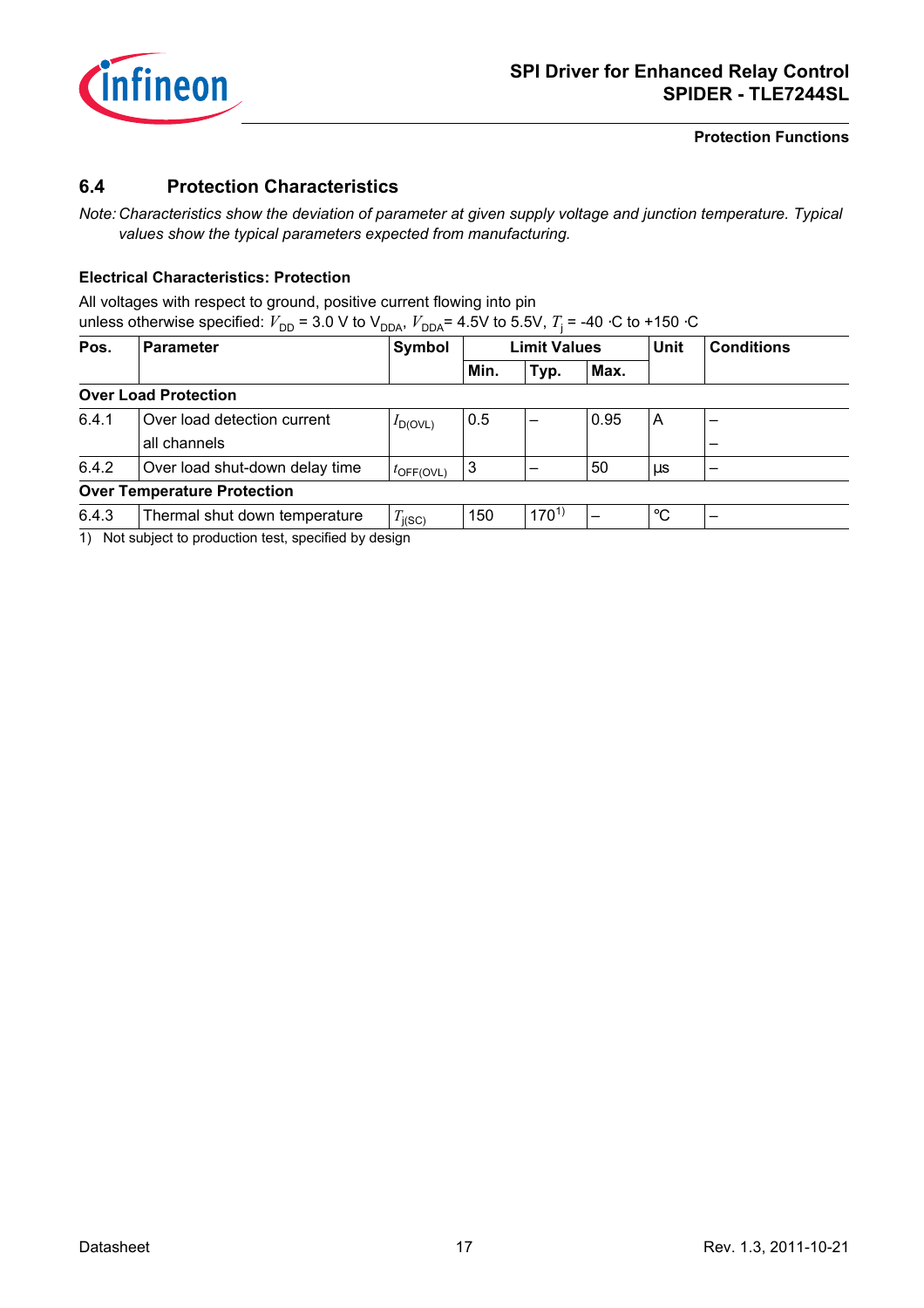

**Diagnosis Features**

## <span id="page-17-0"></span>**7 Diagnosis Features**

The SPI of SPIDER - TLE7244SL provides diagnosis information about the device and about the load. There are following diagnosis flags implemented:

The diagnosis information of the protective functions of channel  $n$  is latched in the diagnosis flag  $Dn$ .

The open load diagnosis of channel  $n$  is latched in the diagnosis flag  $OLn$ .

Both flags are cleared by programming the specific channel to Standby (STB).

| <b>Failure Mode</b>                     | <b>Comment</b>                                                                                                                                                                                                                                                                          |
|-----------------------------------------|-----------------------------------------------------------------------------------------------------------------------------------------------------------------------------------------------------------------------------------------------------------------------------------------|
| Open Load or short circuit<br>to ground | Diagnosis, when channel n is switched on: none<br>Diagnosis, when channel n is switched off: according to voltage level at the output pin, flag OLn<br>is set after time $t_{d(OL)}$ .<br>When the channel is in OFF there is Diagnosis active, in Standby the Diagnosis is not enabled |
| Over Temperature                        | When over temperature occurs, the according diagnosis flag $Dn$ is set. If the affected channel n<br>was active it is switched off.<br>The diagnosis flags are latched until they have been cleared by programming the channel STB.                                                     |
| Over Load<br>(Short Circuit)            | When over load is detected at channel n, the affected channel is switched off after time $t_{\text{OFF(OVL)}}$<br>and the dedicated diagnosis flag Dn is set.<br>The diagnosis flags are latched until they have been cleared by programming the channel STB                            |

## <span id="page-17-2"></span><span id="page-17-1"></span>**7.1 Diagnosis Characteristics**

*Note: Characteristics show the deviation of parameter at given supply voltage and junction temperature. Typical values show the typical parameters expected from manufacturing.*

## **Electrical Characteristics: Diagnosis**

All voltages with respect to ground, positive current flowing into pin

unless otherwise specified:  $V_{\text{DD}}$  = 3.0 V to V<sub>DDA</sub>,  $V_{\text{DDA}}$ = 4.5V to 5.5V,  $T_{\text{j}}$  = -40 ⋅C to +150 ⋅C

| Pos.  | <b>Parameter</b>                                  | Symbol                |      | <b>Limit Values</b> |      | <b>Unit</b> | <b>Conditions</b> |  |
|-------|---------------------------------------------------|-----------------------|------|---------------------|------|-------------|-------------------|--|
|       |                                                   |                       | Min. | Typ.                | Max. |             |                   |  |
|       | <b>OFF State Diagnosis</b>                        |                       |      |                     |      |             |                   |  |
| 7.1.1 | Open load detection threshold<br>voltage          | $V_{DS(OL)}$          | 1.0  |                     | 2.5  | ٧           |                   |  |
| 7.1.2 | Output pull-down diagnosis current<br>per channel | $I_{D(PD)}$           |      |                     | 80   | μA          | $V_{DS}$ = 13.5 V |  |
| 7.1.3 | Open load diagnosis delay time                    | $t_{\sf d(OL)}$       | 30   |                     | 200  | μs          |                   |  |
|       | <b>ON State Diagnosis</b>                         |                       |      |                     |      |             |                   |  |
| 7.1.4 | Over load detection current                       | $I_{\text{D(OVL)}}$   | 0.5  |                     | 0.95 | Α           |                   |  |
| 7.1.5 | Over load detection delay time                    | $t_{\text{OFF(OVL)}}$ | 3    |                     | 50   | μs          |                   |  |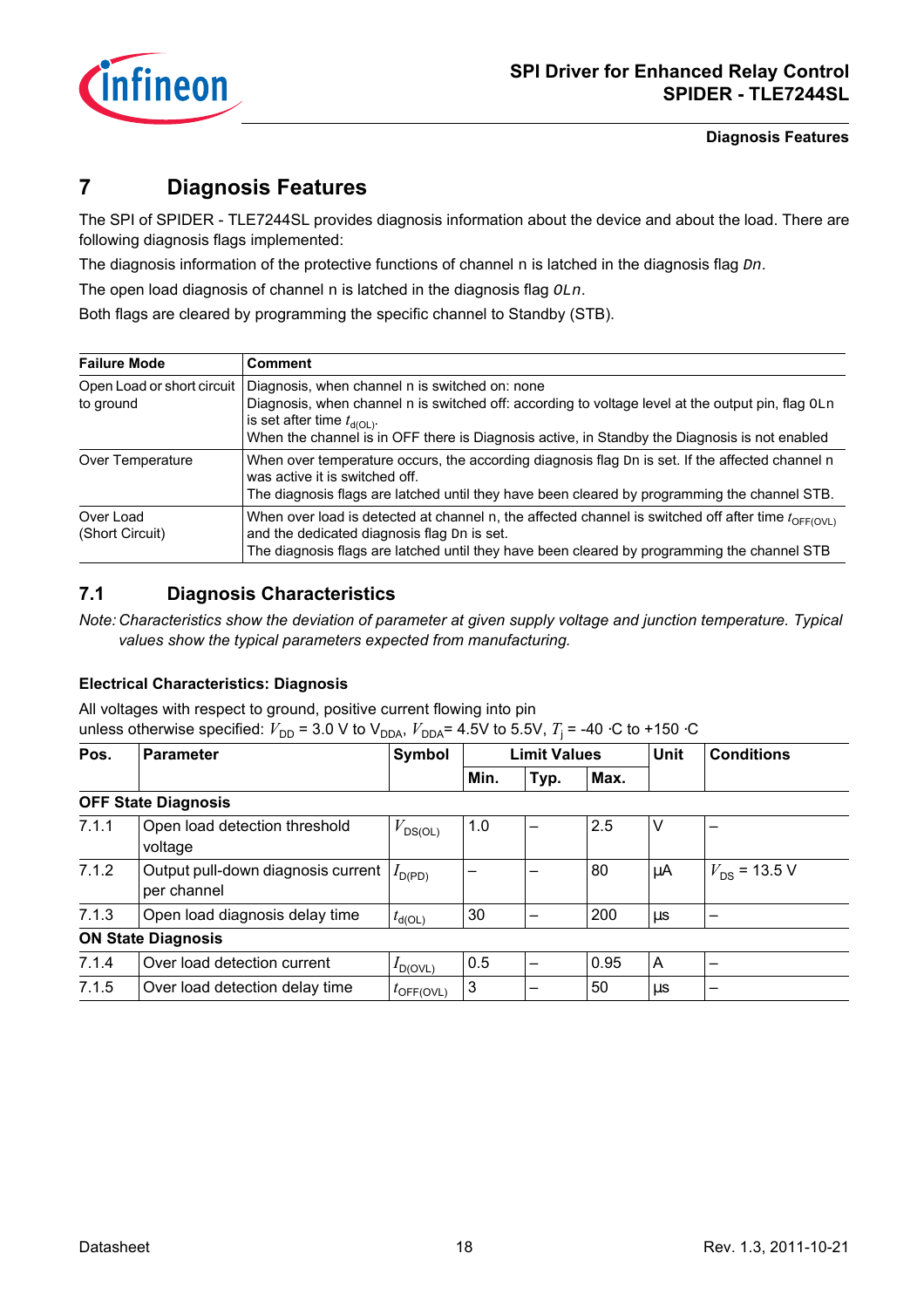

## <span id="page-18-0"></span>**8 Serial Peripheral Interface (SPI)**

The diagnosis and control interface is based on a serial peripheral interface (SPI).

The SPI is a full duplex synchronous serial slave interface, which uses four lines: SO, SI, SCLK and CS. Data is transferred by the lines SI and SO at the data rate given by SCLK. The falling edge of CS indicates the beginning of a data access. Data is sampled in on line SI at the falling edge of SCLK and shifted out on line SO at the rising edge of SCLK. Each access must be terminated by a rising edge of CS. A modulo 8 counter ensures that data is taken only, when a multiple of 8 bit has been transferred, while the minimum of 16 bit is also taken into consideration. Therefore the interface provides daisy chain capability even with 8 bit SPI devices.



## **Figure 8 Serial peripheral interface**

The SPI protocol is described in **[Section 8.3](#page-20-0)**. It is reset to the default values after power-on reset.

## <span id="page-18-1"></span>**8.1 SPI Signal Description**

## **CS - Chip Select:**

The system micro controller selects the SPIDER - TLE7244SL by means of the  $\overline{CS}$  pin. Whenever the pin is in low state, data transfer can take place. When  $\overline{CS}$  is in high state, any signals at the SCLK and SI pins are ignored and SO is forced into a high impedance state.

## **CS High to Low transition:**

- The diagnosis information is transferred into the shift register.
- SO changes from high impedance state to high or low state depending on the logic OR combination between the transmission error flag (TER) and the signal level at pin SI. As a result, even in daisy chain configuration, a high signal indicates a faulty transmission. The transmission error flag is set after any kind of reset, so a reset between two SPI commands is indicated. For details, please refer to **[Figure 9](#page-18-2)**. This information stays available to the first rising edge of SCLK.



<span id="page-18-2"></span>**Figure 9 Transmission Error Flag on SO Line**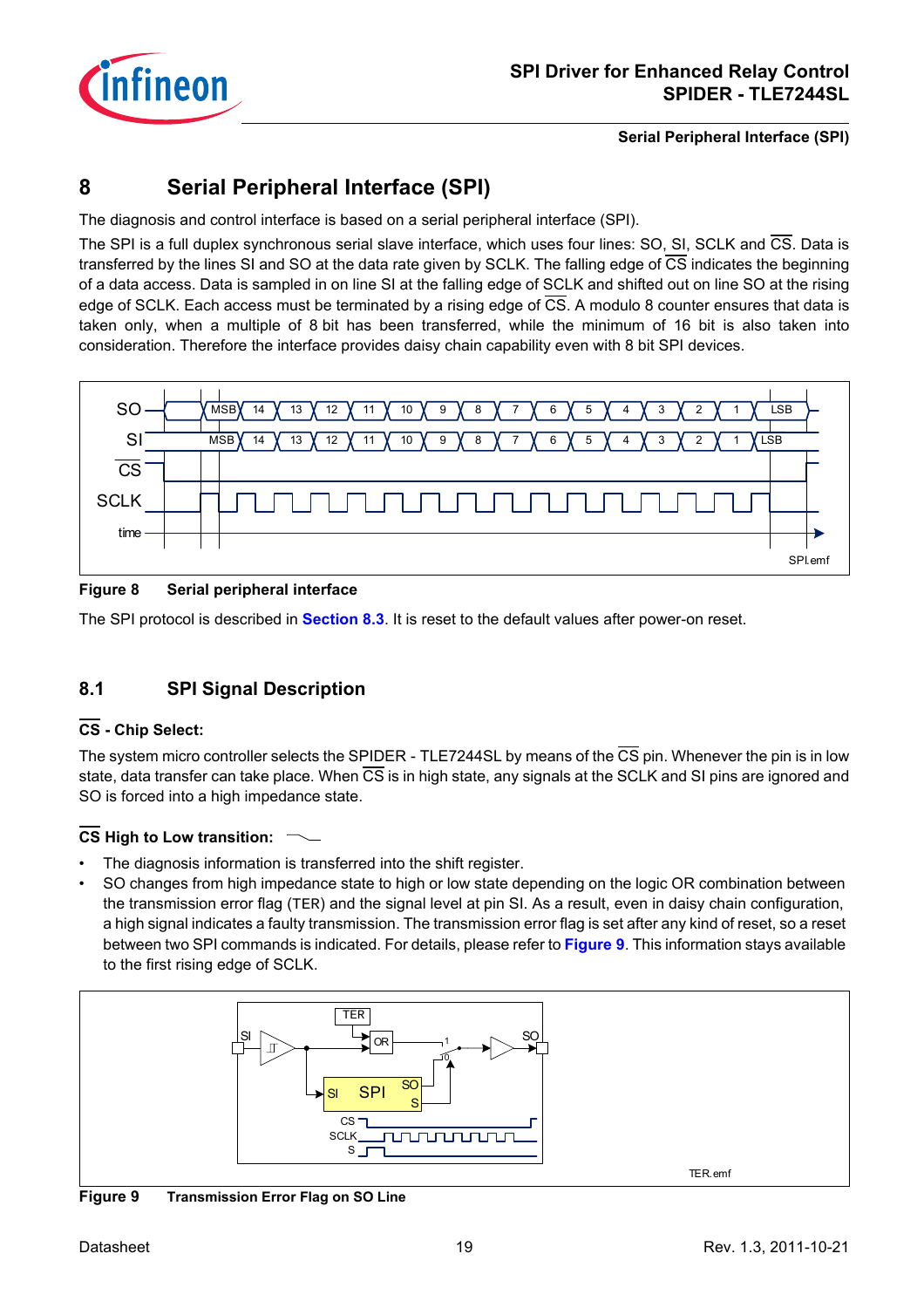

## **CS Low to High transition:**

Data from shift register is transferred into the input matrix register only, when after the falling edge of CS exactly a multiple (1, 2, 3, …) of eight SCLK signals have been detected, while the minimum valid length is of course 16 clocks for the 16 register bits of SPIDER - TLE7244SL.

## **SCLK - Serial Clock:**

This input pin clocks the internal shift register. The serial input (SI) transfers data into the shift register on the falling edge of SCLK while the serial output (SO) shifts diagnostic information out on the rising edge of the serial clock. It is essential that the SCLK pin is in low state whenever chip select  $\overline{\text{CS}}$  makes any transition.

## **SI - Serial Input:**

 Serial input data bits are shifted in at this pin, the most significant bit first. SI information is read on the falling edge of SCLK. Please refer to **[Section 8.3](#page-20-0)** for further information.

## **SO - Serial Output:**

Data is shifted out serially at this pin, the most significant bit first. SO is in high impedance state until the CS pin goes to low state. New data will appear at the SO pin following the rising edge of SCLK. Please refer to **[Section 8.3](#page-20-0)** for further information.

## <span id="page-19-0"></span>**8.2 Daisy Chain Capability**

The SPI of SPIDER - TLE7244SL provides daisy chain capability. In this configuration several devices are activated by the same CS signal MCS. The SI line of one device is connected with the SO line of another device (see **[Figure 10](#page-19-1)**), which builds a chain. The ends of the chain are connected with the output and input of the master device, MO and MI respectively. The master device provides the master clock MCLK, which is connected to the SCLK line of each device in the chain.



<span id="page-19-1"></span>

In the SPI block of each device, there is one shift register where one bit from SI line is shifted in each SCLK. The bit shifted out can be seen at SO. After 16 SCLK cycles, the data transfer for one SPIDER - TLE7244SL has been finished. In single chip configuration, the  $\overline{CS}$  line must go high to make the device accept the transferred data. In daisy chain configuration the data shifted out at device #1 has been shifted in to device #2. When using multiple devices in daisy chain, the number of bits must be correspond with the number of register bits. **[Figure 11](#page-20-2)** is showing a example with 3 SPI devices, where #1 and #3 are 16 bit SPI and #2 has a 8 bit SPI. To get a successful transmission, there have to be 2\* 16 bit + 1\* 8bit shifted through the devices. After that, the MCS line must go high.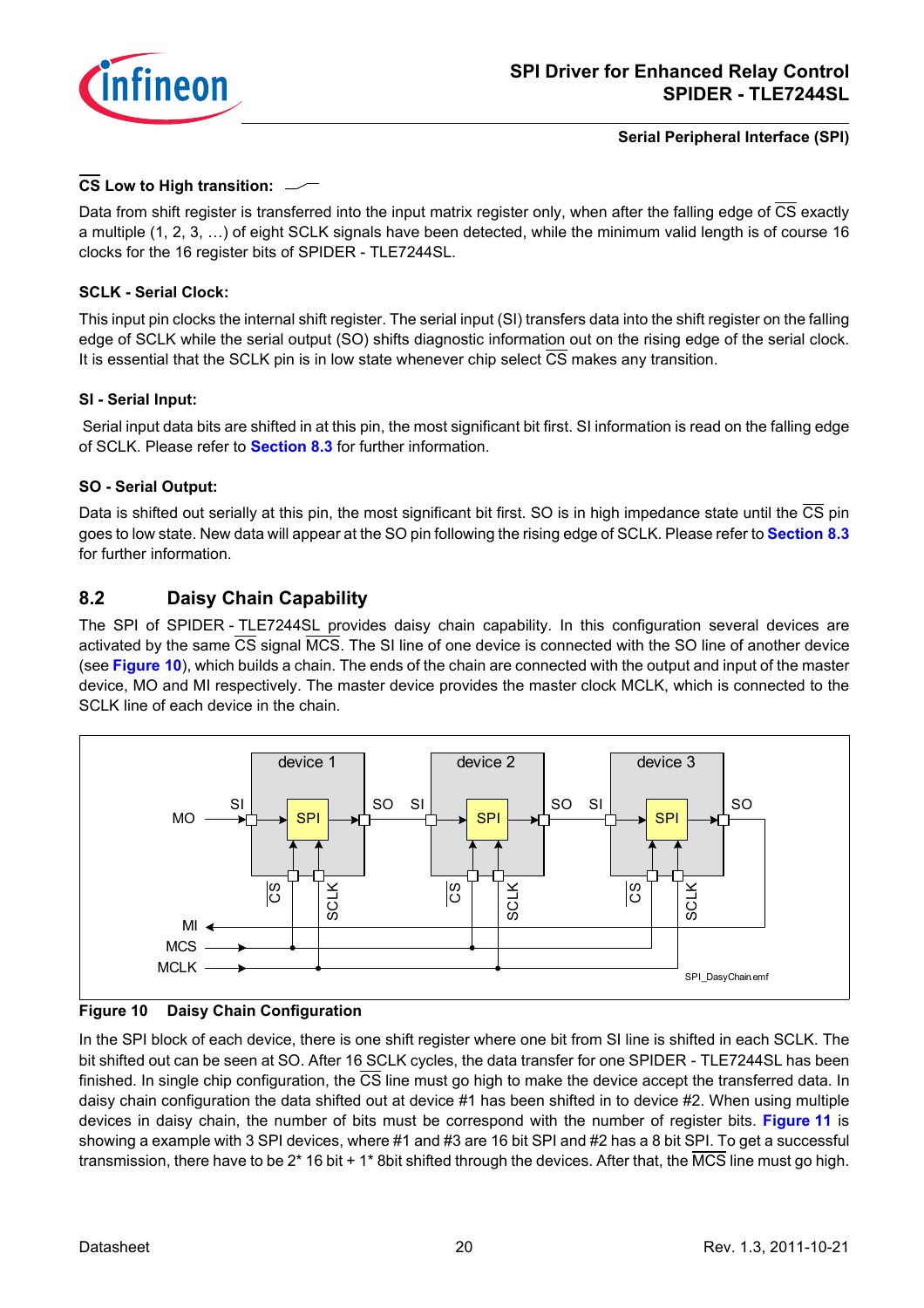



## <span id="page-20-2"></span>**Figure 11 Data Transfer in Daisy Chain Configuration**

## <span id="page-20-1"></span><span id="page-20-0"></span>**8.3 SPI Protocol**

The SPI protocol of the SPIDER - TLE7244SL provides two registers. The input register and the diagnosis register. The diagnosis register contains eight pairs of diagnosis flags, the input register contains the input multiplexer configuration. After power-on reset, all register bits are set to 1 and the device is in idle mode.

| <b>SI</b>       |    |                 |    |    |                 |                 |   | Default: FFFF <sub>H</sub> |   |             |                 |                 |                 |  |
|-----------------|----|-----------------|----|----|-----------------|-----------------|---|----------------------------|---|-------------|-----------------|-----------------|-----------------|--|
| 15              | 14 | 13              | 12 | 11 | 10              | 9               | 8 |                            | 6 | $\mathbf b$ | 4               |                 |                 |  |
| IN <sub>8</sub> |    | IN <sub>7</sub> |    |    | IN <sub>6</sub> | IN <sub>5</sub> |   | IN4                        |   |             | IN <sub>3</sub> | IN <sub>2</sub> | IN <sub>1</sub> |  |

| <b>Field</b>    | <b>Bits</b> | <b>Type</b> | <b>Description</b>                                    |
|-----------------|-------------|-------------|-------------------------------------------------------|
| IN <sub>n</sub> | 15:14       | W           | Input Register Channel n                              |
| $(n = 8 - 1)$   | 13:12       |             | Stand-by Mode:<br>00 <sub>B</sub>                     |
|                 | 11:10.      |             | Channel is switched off.                              |
|                 | 9:8,        |             | Diagnosis flags are cleared.                          |
|                 | 7:6,        |             | Diagnosis current is disabled.                        |
|                 | 5:4,        |             | Input Mode:<br>01 <sub>B</sub>                        |
|                 | 3:2,        |             | Channel is switched according to signal at input pin. |
|                 | 1:0         |             | Diagnosis current is enabled in OFF-state.            |
|                 |             |             | ON Mode:<br>10 <sub>B</sub>                           |
|                 |             |             | Channel is switched on.                               |
|                 |             |             | OFF Mode:<br>11 $_{\scriptscriptstyle\rm B}$          |
|                 |             |             | Channel is switched off.                              |
|                 |             |             | Diagnosis current is enabled.                         |

*Note: If all channels are programmed to Standby, the device changes to power down status with minimum current consumption (sleep mode).*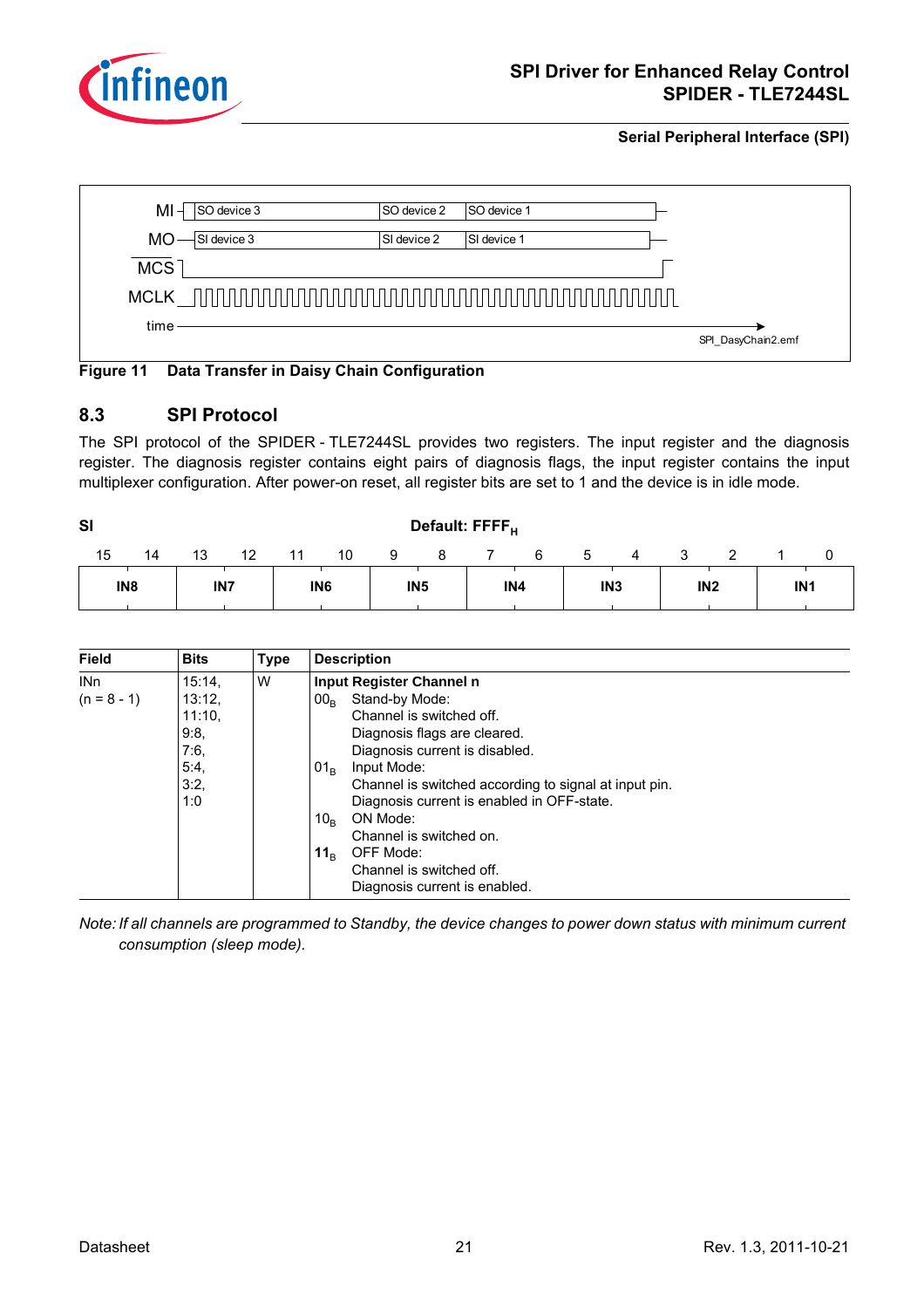

| <b>SO</b> |  |  |  |  |  |  |  | Reset Value: 10000 <sub>H</sub>                             |
|-----------|--|--|--|--|--|--|--|-------------------------------------------------------------|
|           |  |  |  |  |  |  |  | CS <sup>1)</sup> 15 14 13 12 11 10 9 8 7 6 5 4 3 2 1 0      |
|           |  |  |  |  |  |  |  | TER 0L8 D8 0L7 D7 0L6 D6 0L5 D5 0L4 D4 0L3 D3 0L2 D2 0L1 D1 |
|           |  |  |  |  |  |  |  |                                                             |

1) This bit is valid between  $\overline{CS}$  hi -> lo and first SCLK lo -> hi transition.

| Field                            | <b>Bits</b>                    | Type | <b>Description</b>                                                                                                                                                                    |
|----------------------------------|--------------------------------|------|---------------------------------------------------------------------------------------------------------------------------------------------------------------------------------------|
| <b>TER</b>                       | <b>CS</b>                      | R    | <b>Transmission Error</b><br>Previous transmission was successful (modulo 8 clocks received, minimum 16 bit).<br>0<br>Previous transmission failed or first transmission after reset. |
| OL <sub>n</sub><br>$(n = 8 - 1)$ | 15, 13,<br>11,9,7,<br>5, 3, 1  | R    | Open Load Flag of channel n<br>Normal operation.<br>Open load has occurred in OFF state.                                                                                              |
| Dn<br>$(n = 8 - 1)$              | 14.12.<br>10, 8, 6,<br>4, 2, 0 | R    | Diagnosis Flag of channel n<br>Normal operation.<br>U<br>Over load or over temperature switch off has occurred in ON state.                                                           |

## <span id="page-21-0"></span>**8.3.1 Timing Diagrams**



**Figure 12 Timing Diagram**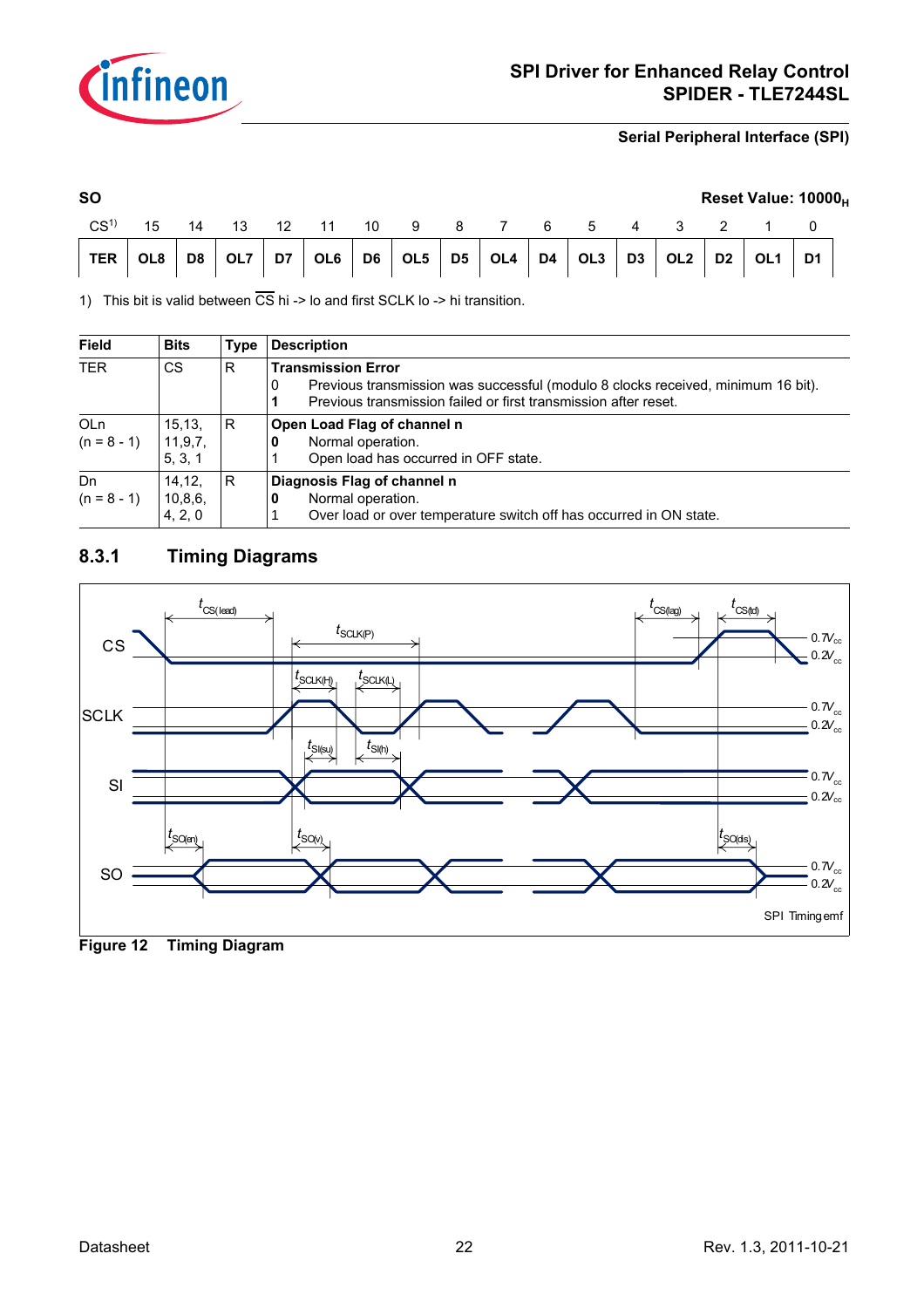

## <span id="page-22-0"></span>**8.4 SPI Characteristics**

*Note: Characteristics show the deviation of parameter at given supply voltage and junction temperature. Typical values show the typical parameters expected from manufacturing.*

#### **Electrical Characteristics: Serial Peripheral Interface (SPI)**

All voltages with respect to ground, positive current flowing into pin unless otherwise specified:  $V_{\text{DD}}$  = 3.0 V to V<sub>DDA</sub>,  $V_{\text{DDA}}$ = 4.5V to 5.5V,  $T_{\text{j}}$  = -40 ⋅C to +150 ⋅C

| Pos.           | <b>Parameter</b>                                                            | <b>Symbol</b>                                                     |                             | <b>Limit Values</b>      |                           | Unit        | <b>Conditions</b>                                                    |  |  |
|----------------|-----------------------------------------------------------------------------|-------------------------------------------------------------------|-----------------------------|--------------------------|---------------------------|-------------|----------------------------------------------------------------------|--|--|
|                |                                                                             |                                                                   | Min.                        | Typ.                     | Max.                      |             |                                                                      |  |  |
|                | Input Characteristics (CS, SCLK, SI)                                        |                                                                   |                             |                          |                           |             |                                                                      |  |  |
| 8.4.1          | L level of pin<br>$\overline{\text{cs}}$<br><b>SCLK</b><br>SI               | $V_{\text{CS(L)}}$<br>$V_{\text{SCLK(L)}}$<br>$V_{\text{SI(L)}}$  | 0                           |                          | $0.2*$<br>$V_{\text{DD}}$ |             |                                                                      |  |  |
| 8.4.2          | H level of pin<br>$\overline{\text{cs}}$<br><b>SCLK</b><br>SI               | $V_{\text{CS(H)}}$<br>$V_{\text{SCLK(H)}}$<br>$V_{SI(H)}$         | $0.4*$<br>$V_{\mathsf{DD}}$ |                          | $V_{\text{DD}}$           |             |                                                                      |  |  |
| 8.4.3          | L-input pull-up current through CS                                          | $I_{CS(L)}$                                                       | 3                           | 17                       | 40                        | $\mu$ A     | $V_{CS}$ = 0 V                                                       |  |  |
| 8.4.4          | H-input pull-up current through CS                                          | $I_{\text{CS(H)}}$                                                | 3                           | 15                       | 40                        | μA          | $V_{\text{CS}}=0.4\text{*}V_{\text{DD}}$                             |  |  |
| 8.4.5          | L-input pull-down current through<br>pin<br><b>SCLK</b><br>SI               | $I_{\mathsf{SCLK(L)}}$<br>$I_{\text{SI(L)}}$                      | 3                           | 12                       | 80                        | μA          | $V_{\text{SCLR}}$ = 0.6 V<br>$V_{\text{SI}}$ = 0.6 V                 |  |  |
| 8.4.6          | H-input pull-down current through<br>pin<br><b>SCLK</b><br>SI               | $I_{\text{SCLK(H)}}$<br>$I_{\mathsf{SI}(\underline{\mathsf{H}})}$ | 10                          | 40                       | 80                        | $\mu$ A     | $V_{\text{SCLK}} = V_{\text{DD}}$<br>$V_{\text{SI}} = V_{\text{DD}}$ |  |  |
|                | <b>Output Characteristics (SO)</b>                                          |                                                                   |                             |                          |                           |             |                                                                      |  |  |
| 8.4.7          | L level output voltage                                                      | $V_{\text{SOL}}$                                                  | 0                           |                          | 0.6                       | $\mathsf V$ | $I_{SO}$ = -2 mA                                                     |  |  |
| 8.4.8          | H level output voltage                                                      | $V_{\text{SO(H)}}$                                                | $V_{DD}$ -<br>0.4V          |                          | $V_{\mathsf{DD}}$         |             | $I_{SO}$ = 1.5 mA                                                    |  |  |
| 8.4.9          | Output tristate leakage current                                             | $I_{\text{SO(OFF)}}$                                              | $-10$                       | $\overline{\phantom{0}}$ | 10                        | μA          | $V_{\text{CS}} = V_{\text{DD}}$                                      |  |  |
| <b>Timings</b> |                                                                             |                                                                   |                             |                          |                           |             |                                                                      |  |  |
| 8.4.10         | Serial clock frequency                                                      | $f_{\mathsf{SCLK}}$                                               | 0                           | —                        | 5                         | <b>MHz</b>  | 1)                                                                   |  |  |
| 8.4.11         | Serial clock period                                                         | $t_{\text{SCLK}(P)}$                                              | 200                         | -                        | -                         | ns          | 1)                                                                   |  |  |
| 8.4.12         | Serial clock high time                                                      | $t_{\text{SCLK(H)}}$                                              | 50                          | —                        | —                         | ns          | 1)                                                                   |  |  |
| 8.4.13         | Serial clock low time                                                       | $t_{\mathsf{SCLK(L)}}$                                            | 50                          |                          |                           | ns          | 1)                                                                   |  |  |
| 8.4.14         | Enable lead time (falling $\overline{CS}$ to<br>rising SCLK)                | $t_{\text{CS(lead)}}$                                             | 250                         |                          |                           | ns          | 1)                                                                   |  |  |
| 8.4.15         | Enable lag time (falling SCLK to<br>rising CS)                              | $t_{\text{CS(lag)}}$                                              | 250                         | —                        | —                         | ns          | 1)                                                                   |  |  |
| 8.4.16         | Transfer delay time (rising $\overline{CS}$ to<br>falling $\overline{CS}$ ) | $t_{\text{CS(td)}}$                                               | 250                         |                          |                           | ns          | 1)2)                                                                 |  |  |
| 8.4.17         | Data setup time (required time SI to<br>falling SCLK)                       | $t_{\mathsf{SI(su)}}$                                             | 20                          |                          |                           | ns          | $\overline{1}$                                                       |  |  |
|                |                                                                             |                                                                   |                             |                          |                           |             |                                                                      |  |  |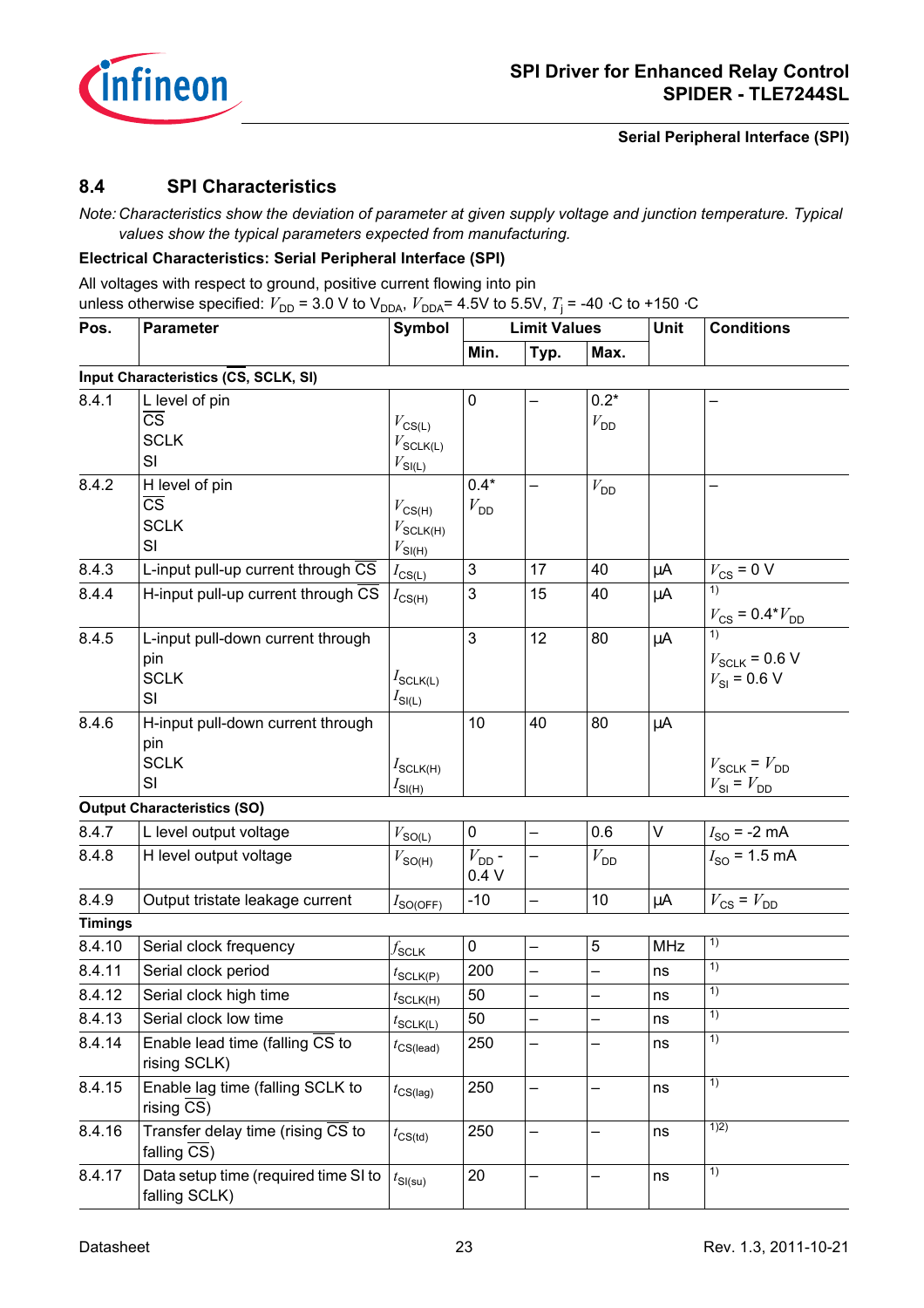

## **Electrical Characteristics: Serial Peripheral Interface (SPI)**

All voltages with respect to ground, positive current flowing into pin

unless otherwise specified:  $V_{\text{DD}}$  = 3.0 V to V<sub>DDA</sub>,  $V_{\text{DDA}}$ = 4.5V to 5.5V,  $T_{\text{j}}$  = -40 ⋅C to +150 ⋅C

| Pos.   | <b>Parameter</b>                                   | Symbol               |      | <b>Limit Values</b> |      | Unit | <b>Conditions</b>              |  |
|--------|----------------------------------------------------|----------------------|------|---------------------|------|------|--------------------------------|--|
|        |                                                    |                      | Min. | Typ.                | Max. |      |                                |  |
| 8.4.18 | Output enable time (falling CS to<br>SO valid)     | $t_{\text{SO(en)}}$  | -    | -                   | 200  | ns   | $C_{L}$ = 50 pF <sup>-1)</sup> |  |
| 8.4.19 | Output disable time (rising CS to<br>SO tri-state) | $t_{\text{SO(dis)}}$ | -    | -                   | 200  | ns   | $C_1 = 50$ pF <sup>1)</sup>    |  |
| 8.4.20 | Output data valid time with<br>capacitive load     | $t_{\text{SO}(V)}$   | -    | -                   | 100  | ns   | $ C_1 $ = 50 pF <sup>1)</sup>  |  |

<span id="page-23-0"></span>1) Not subject to production test, specified by design.

2) Diagnosis flag update needs the time specified in **[Chapter 7.1](#page-17-2)** to get valid information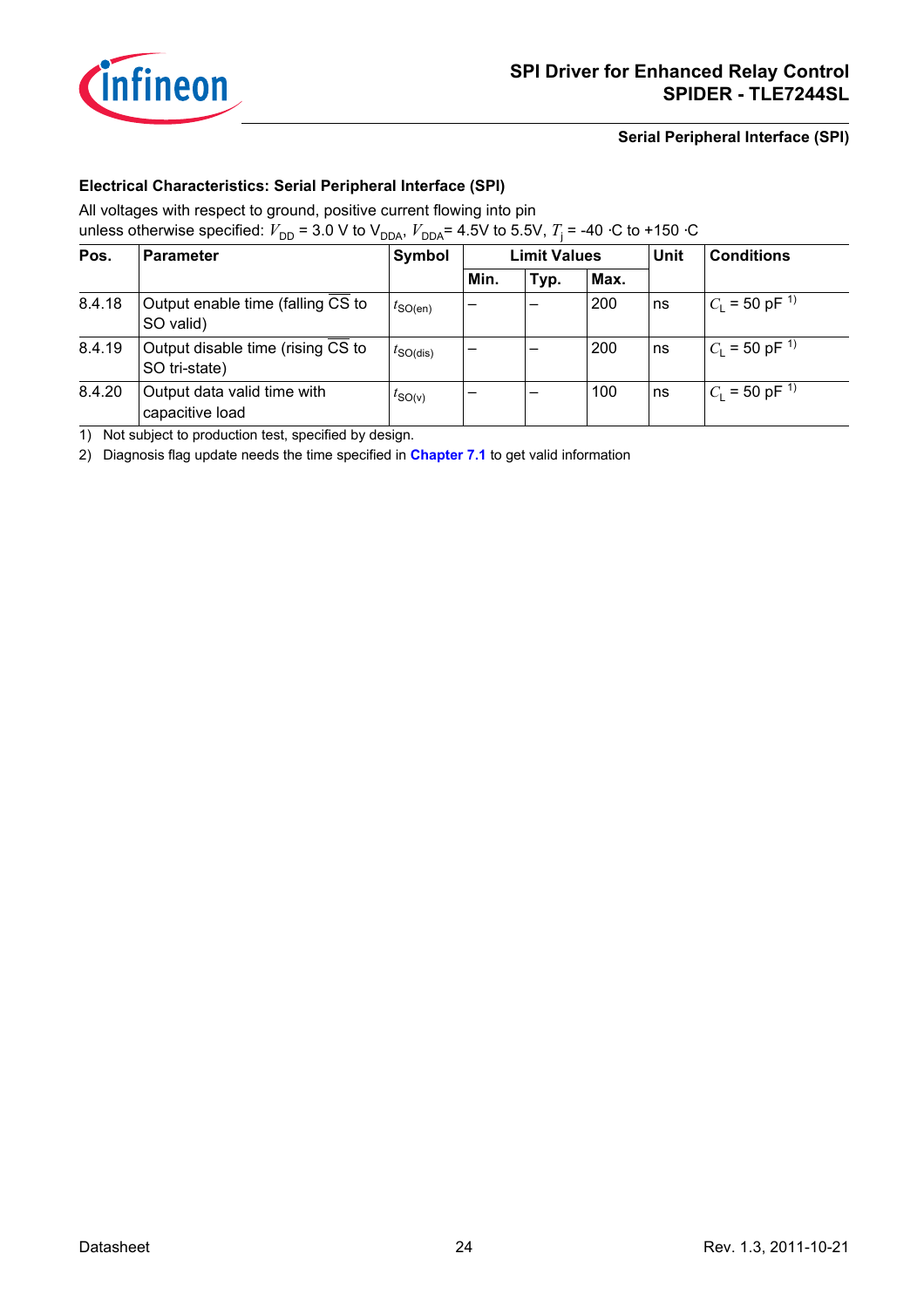

**Application Information**

## <span id="page-24-0"></span>**9 Application Information**

*Note: The following information is given as a hint for the implementation of the device only and shall not be regarded as a description or warranty of a certain functionality, condition or quality of the device.*

**[Figure 13](#page-24-1)** shows a simplified application circuit. VDD and VDDA need to be externally reverse polarity protected.



## <span id="page-24-1"></span>**Figure 13 Application Diagram**

*Note: This is a very simplified example of an application circuit. The function must be verified in the real application.*

For further information you may contact **<http://www.infineon.com/spider>**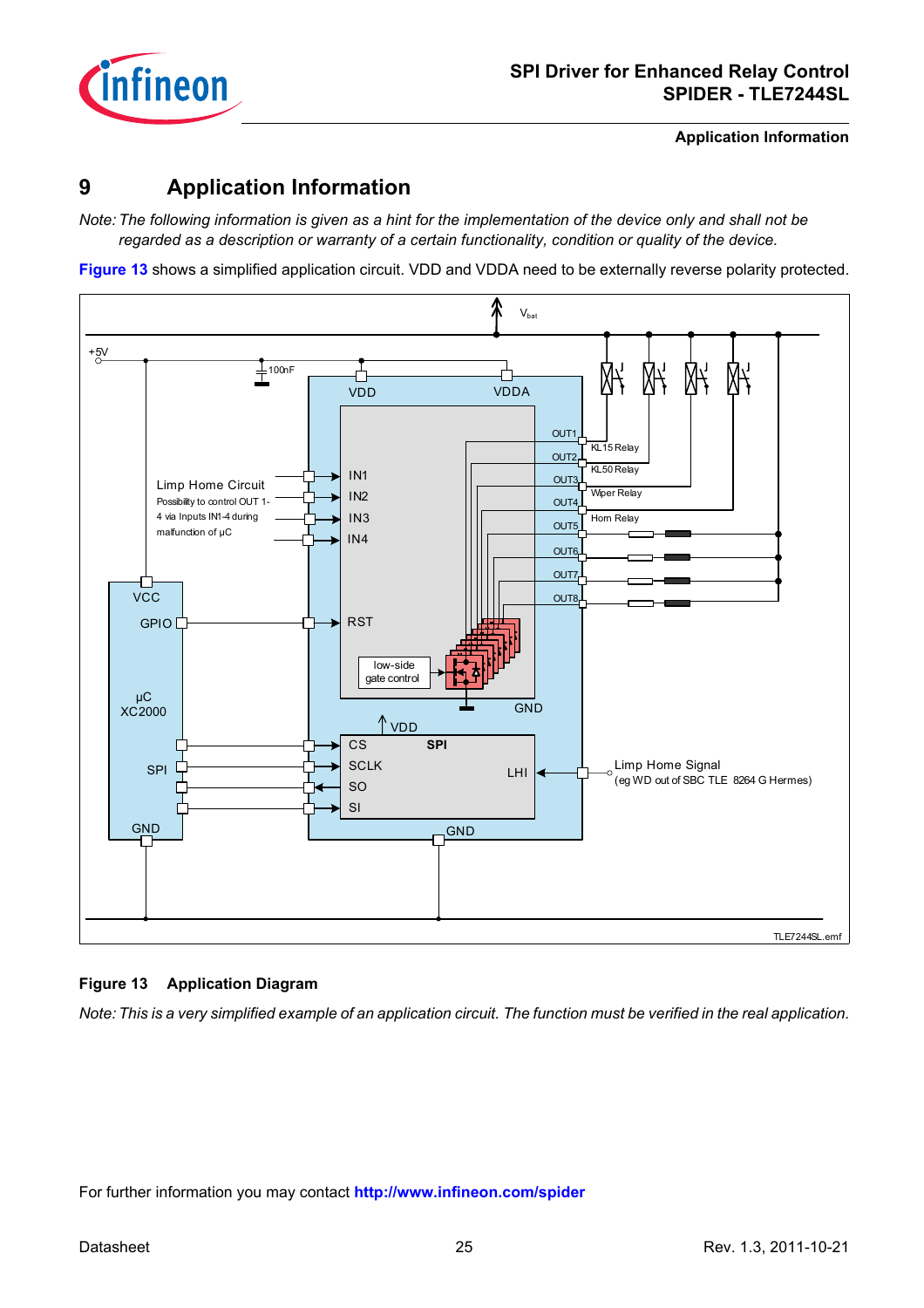

**Package Outlines**

## <span id="page-25-0"></span>**10 Package Outlines**



#### **Green Product (RoHS compliant)**

To meet the world-wide customer requirements for environmentally friendly products and to be compliant with government regulations the device is available as a green product. Green products are RoHS-Compliant (i.e Pbfree finish on leads and suitable for Pb-free soldering according to IPC/JEDEC J-STD-020).

Please specify the package needed (e.g. green package) when placing an order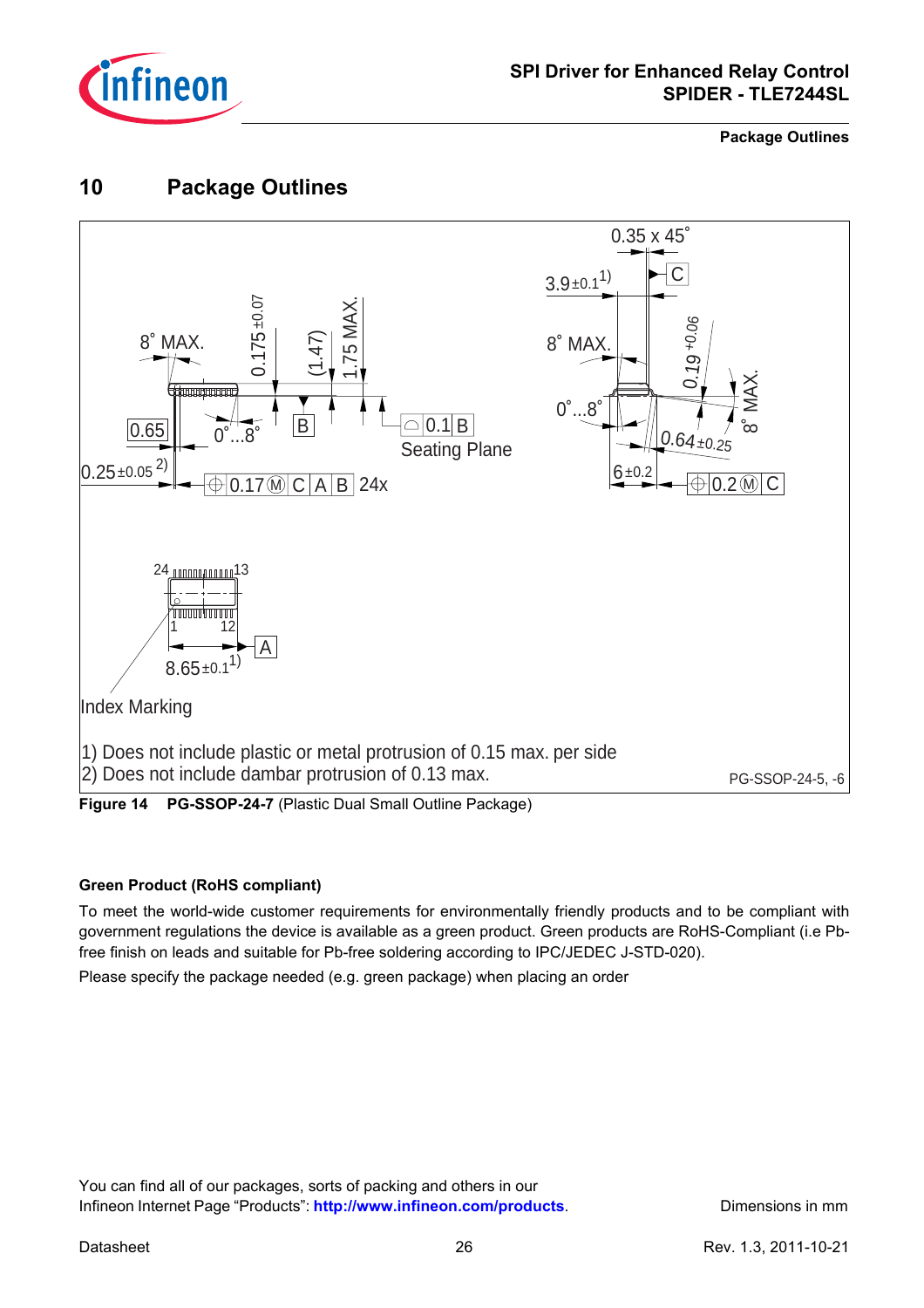

**Revision History**

## <span id="page-26-0"></span>**11 Revision History**

| <b>Version</b> | Date       | <b>Changes</b>                                                                                                                                                                                                                             |
|----------------|------------|--------------------------------------------------------------------------------------------------------------------------------------------------------------------------------------------------------------------------------------------|
| Rev. 1.3       | 2011-10-21 | Marking changed to TLE7244SL A                                                                                                                                                                                                             |
| Rev. 1.2       | 2011-05-23 | parameter 4.1.6 on page 9, condition and max limit values changed                                                                                                                                                                          |
| Rev. 1.1       | 2011-03-24 | new parameter 4.2.6 on page 10 "Analog Supply Turn-ON time" added<br>5.1 Power Supply on page 11: change from "device is in standby mode" to "device<br>is in idle mode" after power-on reset (as already described on page 12, 16 and 21) |
| Rev. 1.0       | 2009-09-30 | released Datasheet                                                                                                                                                                                                                         |